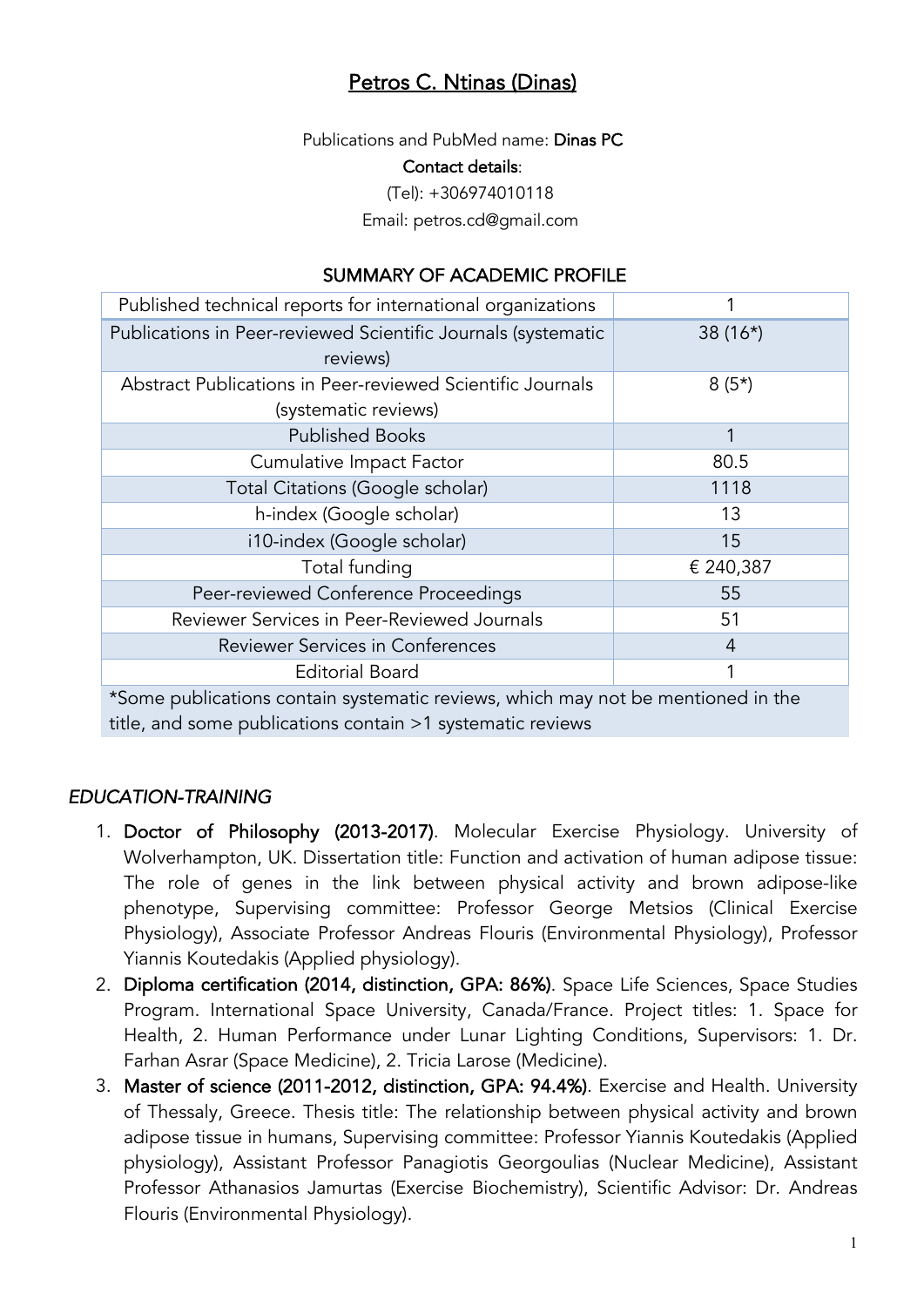- 4. Bachelor of science (2006-2010, Honors 1<sup>st</sup> class, GPA: 91.10%). Physical Education and Sport Science / Main: Exercise and Health, GPA: 100%. University of Thessaly, Greece. Thesis title: Acute effects of passive tobacco smoking on heart rate variability, Supervisor: Assistant Professor Athanasios Jamurtas (Exercise Biochemistry), Scientific Advisor: Dr. Andreas Flouris (Environmental Physiology).
- 5. Bachelor of science (1986-1988, GPA: 77.5%). Military Academy. School of Noncommissioned Officers, Greece.

## *FUNDING*

- 1. 2021: (Competitive) World Health Organization; £28,770, Umbrella Systematic Review Effect of exposure to heat from any source on pain, burns, cataract and heat-related illnesses.
- 2. 2019–2022: (Competitive) European Centre for Disease Prevention and Control; Tender OJ/2018/SRS/10021; **€164,000** Assessing the Risk of Fungal and Parasitic Diseases Transmission by Substances of Human Origin via a systematic review and meta-analysis and a risk assessment.
- 3. Jan.–July 2016: (Nominated) Personal grant €10,362 offered from the University of Wolverhampton, UK (FUEGO/FP7/IRSES project) to participate in the research collaboration with the Department of Internal Medicine, Federal University of Parana, Endocrine Division (SEMPR), University Hospital, Brazil.
- 4. Nov. 2015: (Competitive) Winner of the second prize of the poster competition €150 for the study "The effects of physical activity on PGC-1a and FNDC5 in muscle, circulating Irisin, and UCP1 of white adipocytes in humans: A systematic review". 5<sup>th</sup> Conference of Biochemistry and Physiology of Exercise, Helenic Society of Biochemistry and Physiology of Exercise,  $7<sup>th</sup>$  Nov 2015, Athens, Greece.
- 5. Feb.–Aug. 2015: (Nominated) Personal grant €8,670 offered from the University of Wolverhampton, UK (U-GENE/FP7/IRSES project) to participate in the research collaboration with the Institute of Gene Biology, Russian Academy of Sciences.
- 6. June 2015: (Competitive) Winner of the poster competition  $\epsilon$ 135 for the study "A Novel Method Using Space Technologies for the Benefit of Public Health during Natural Disasters". 2<sup>nd</sup> Annual Research Conference 16<sup>th</sup> June 2015, University of Wolverhampton, UK.
- 7. Mar. 2014: (Competitive) Scholarship €13,000 offered from the "International Space University, Strasbourg, France" via the "European Space Agency" to attend the "Space Studies Program 2014" in Montreal Canada between 9 June to 9 Aug. 2014.
- 8. Feb. 2013: (Nominated) Scholarship €11,000 as achievement of excellence offered from the "Functional Architecture of Mammals in their Environment Laboratory, Department of Physical Education and Sport Science, University of Thessaly, Greece" towards my PhD tuition fees.
- 9. Sep. 2011: (Nominated) Scholarship  $£3,000$  as achievement of excellence to complete my MSc studies in "Exercise and Health" offered from the "Department of Physical Education and Sport Science, University of Thessaly, Greece".
- 10. Jan. 2011: (Competitive) Scholarship €1,000 due to the 2<sup>nd</sup> place in ranking (annually offered to the 1<sup>st</sup> and the 2<sup>nd</sup> candidate) for the entry in the MSc program "Exercise and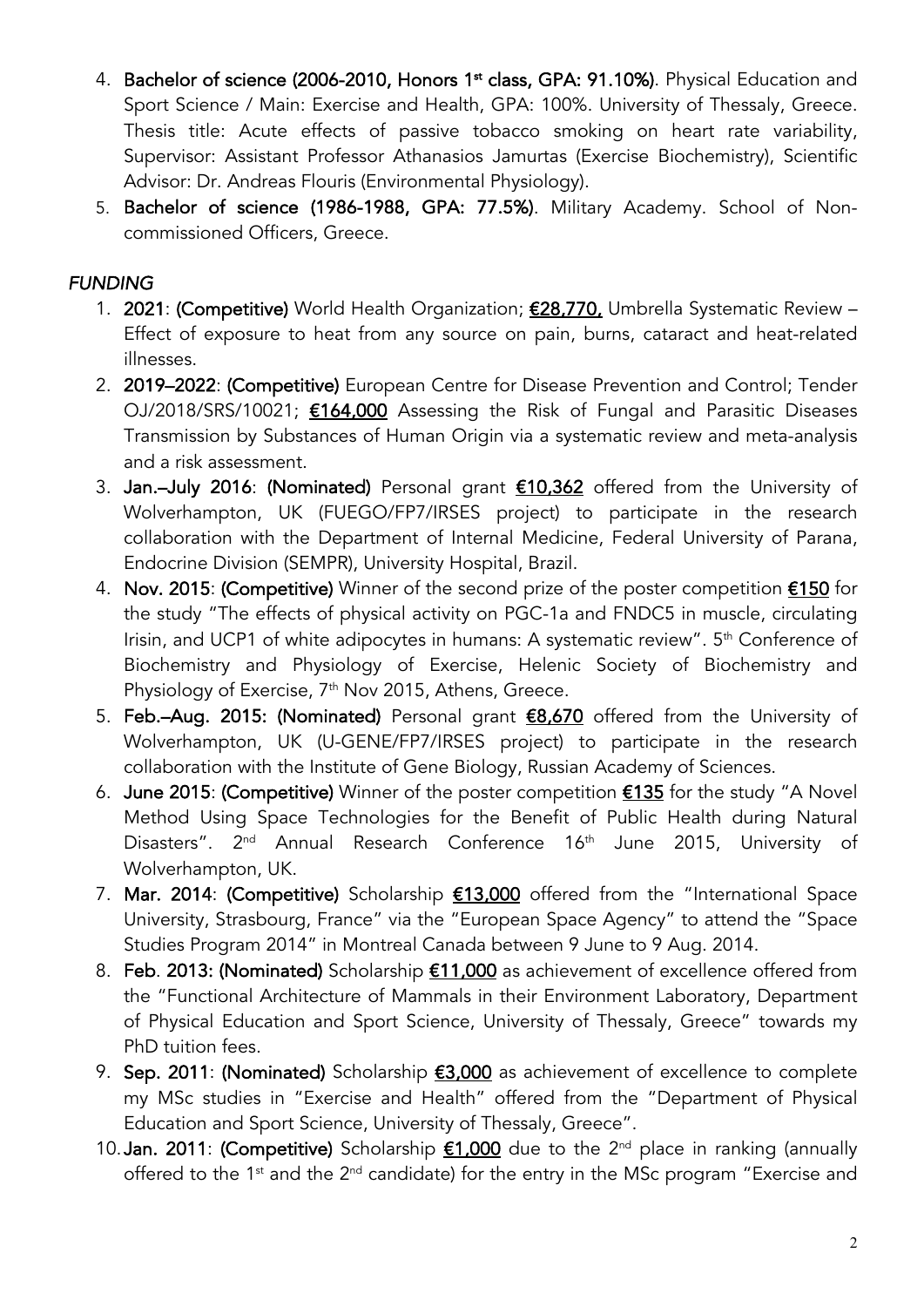Health", offered from the "Department of Physical Education and Sport Science, University of Thessaly, Greece".

11.July 2011: (Nominated) scholarship €300 Awarded the W.L. Gore & Associates Postgraduate Student International Conference of Environmental Ergonomics Stipend 2011, Nafplio, Greece.

### *PUBLISHED TECHNICAL REPORTS FOR INTERNATIONAL ORGANIZATIONS*

1. Flouris A.D., Ioannou L.G., Dinas P.C., Mantzios K., Gkiata P., Gkikas G., Vliora M., Amorim T., Tsoutsoubi L., Kapnia A., Dallas K., Nintou E., Testa D.J., Sfakianakis K., Agaliotis G. (2019). Assessment of occupational heat strain and mitigation strategies in Qatar – Key Findings. *International Labour Organization. United Nations*. Link: https://www.ilo.org/beirut/projects/qatar-office/WCMS\_723545/lang--en/index.htm

## *PUBLISHED BOOKS*

1. Takahasi A., Nasseri A., Blanc A., Michallet A., Zuo C., Mueller C., Bolles D., Yaffe E., Erinfolami F., Jazebizadeh H., Huang J., Liu J., Kljajic J., Li J., Muto M., Czapski M., Moroz M., Sarkar M., Clark N. Ntinas (Dinas) P., Thangamani S., Jewell S., Black T., Folliard T., Hou T., Elgin T., Shen Y., Okada Y. Space for Health (2014). *International Space University Publications. Strasbourg, France;* published by Illkirch-Graffenstaden (France) (Diploma work).

https://isulibrary.isunet.edu/index.php?lvl=notice\_display&id=9175

## *PUBLICATIONS IN PEER-REVIEWED JOURNALS*

*Google Scholar link: https://scholar.google.com/citations?user=aLAMJooAAAAJ&hl=en* 

- 1. Petros C Dinas, Yiannis Koutedakis, Leonidas Ioannou, George Metsios, George D Kitas. Effects of exercise and physical activity levels on vaccination efficacy: A systematic review and meta-analysis. *Vaccines*, 2022, 10, 769, https://doi.org/10.3390/vaccines10050769. IF: 4.42
- 2. Petros C. Dinas, Athanasios Daveronas, Costas Chryssanthopoulos, Serafim Nanas, Anastassios Philippou. Effects of exercise interventions on respiratory drive (Emgdi%max) in patients with chronic obstructive pulmonary disease: A Systematic Review and Meta-Analysis. *Exploratory Research and Hypothesis in Medicine,* 2022, DOI: 10.14218/ERHM.2021.00077 (in press-accepted 23-3-2022): IF: NA
- 3. Petros C. Dinas, Eleni Nintou, Maria Vliora, Anna E. Pravednikova, Paraskevi Sakellariou, Agata Witkowicz, Zaur M. Kachaev, Victor V. Kerchev, Svetlana N. Larina, James Cotton, Anna Kowalska, Paraskevi Gkiata, Alexandra Bargiota, Zaruhi A. Khachatryan, Anahit A. Hovhannisyan, Mariya A. Antonosyan, Sona Margaryan, Anna Partyka, Pawel Bogdanski, Monika Szulinska, Matylda Kregielska-Narozna, Rafał Czepczyński, Marek Ruchała, Anna Tomkiewicz, Levon Yepiskoposyan, Lidia Karabon, Yulii Shidlovskii, George S. Metsios, Andreas D. Flouris. Prevalence of uncoupling protein one genetic polymorphisms and their relationship with cardiovascular and metabolic health. *Plos One*, 2022, 17 (4), e0266386: IF: 3.24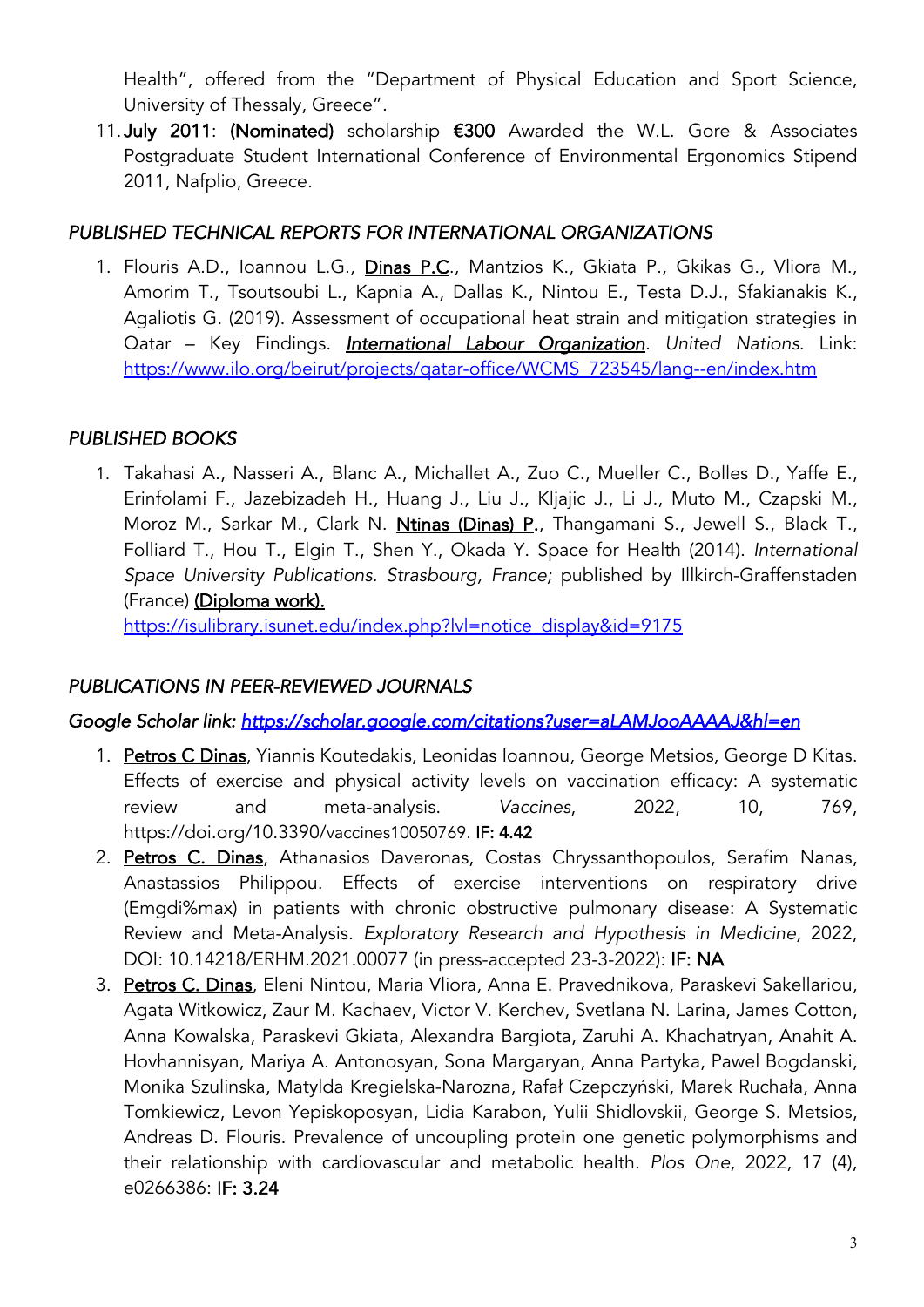- 4. Panagiota Kalatzi, Petros C. Dinas, Costas Chryssanthopoulos, Eleftherios Karatzanos, Serafim Nanas, Anastassios Philippou. Impact of supervised aerobic exercise on clinical physiological and mental parameters of people living with HIV: a systematic review and meta-analyses of randomized controlled trials. *HIV Research & Clinical Practice*, 2022, 1- 13: IF: 1.20
- 5. Leonidas G. Ioannou, Lydia Tsoutsoubi, Konstantinos Mantzios, Maria Vliora, Eleni Nintou, Jacob F. Piil, Sean R. Notley, Petros C. Dinas, George A. Gourzoulidis, Matt Brearley, Igor B. Mekjavic, Glen P. Kenny, Lars Nybo, Andreas D. Flouris. Indicators to assess physiological heat strain – Part 3: Multi-country field evaluation and consensus recommendations. *Temperature,* 2022, 1-18: IF: N/A
- 6. Leonidas G. Ioannou, Petros C. Dinas, Sean R. Notley, Flora Gofa, George A. Gourzoulidis, Matt Brearley, Yoram Epstein, George Havenith, Michael N. Sawka, Peter Bröde, Igor B. Mekjavic, Glen P. Kenny, Thomas E. Bernard, Lars Nybo, Andreas D. Flouris. Indicators to assess physiological heat stress – Part 2: Delphi exercise. *Temperature,* 2022, 1-11: IF: N/A
- 7. Leonidas G. Ioannou, Konstantinos Mantzios, Lydia Tsoutsoubi, Sean R. Notley, Petros C. Dinas, Matt Brearley, Yoram Epstein, George Havenith, Michael N. Sawka, Peter Bröde, Igor B. Mekjavic, Glen P. Kenny, Thomas E. Bernard, Lars Nybo, Andreas D. Flouris. Indicators to assess physiological heat strain – Part 1: Systematic review. *Temperature,* 2022 (in press-accepted 27-1-2022): IF: N/A
- 8. Elena Vakali, Dimitrios Rigopoulos, Andres E. Carrillo, Andreas D. Flouris and Petros C. Dinas. Effects of alpha-lipoic acid supplementation on human diabetic nephropathy: A systematic review and meta-analysis. *Current Diabetes Reviews*, 2022; 17 (6), 43-50, e140921196457, doi: 10.2174/1573399817666210914103329*.* IF: 1.95
- 9. Maria Bougiesi, Petros C. Dinas, Elizana Pollatou, Yiannis Theodorakis and Vasiliki Zisi. Emotional intelligence levels of adult Hellenic traditional dancers and group exercisers. *Inquiries in Sport & Physical Education,* Volume 19 (3), 134 – 144, Released: November 2021. IF: N/A
- 10.Leonidas G. Ioannou, Lydia Tsoutsoubi, Konstantinos Mantzios, Giorgos Gkikas, Jacob F. Piil, Petros C. Dinas, Sean R. Notley, Glen P. Kenny, Lars Nybo and Andreas D. Flouris. The impacts of sun exposure on worker physiology and cognition: multi-country evidence and interventions. *International Journal of Environmental Research and Public Health,* 2021, 18, 7698. https://doi.org/10.3390/ijerph18147698. IF: 3.39
- 11.Leonidas G. Ioannou, Konstantinos Mantzios, Lydia Tsoutsoubi, Eleni Nintou, Maria Vliora, Paraskevi Gkiata, Constantinos N. Dallas, Giorgos Gkikas, Gerasimos Agaliotis, Kostas Sfakianakis, Areti K. Kapnia, Davide J. Testa, Tânia Amorim, Petros C. Dinas, Tiago S. Mayor, Chuansi Gao, Lars Nybo and Andreas D. Flouris. Occupational heat stress: multi-country observations and interventions. *International Journal of Environmental Research and Public Health,* 2021, 18, 6303. https://doi.org/10.3390/ijerph18126303. IF: 3.39
- 12. Petros C. Dinas, Dragoslav Domanovic, Yiannis Koutedakis, Christos Hadjichristodoulou, Ioannis Stefanidis, Kalliope Papadopoulou, Konstantinos Dimas, Konstantinos Perivoliotis, Konstantinos Tepetes, Andreas D. Flouris. The presence of fungal and parasitic infections in substances of human origin and their transmission via transfusions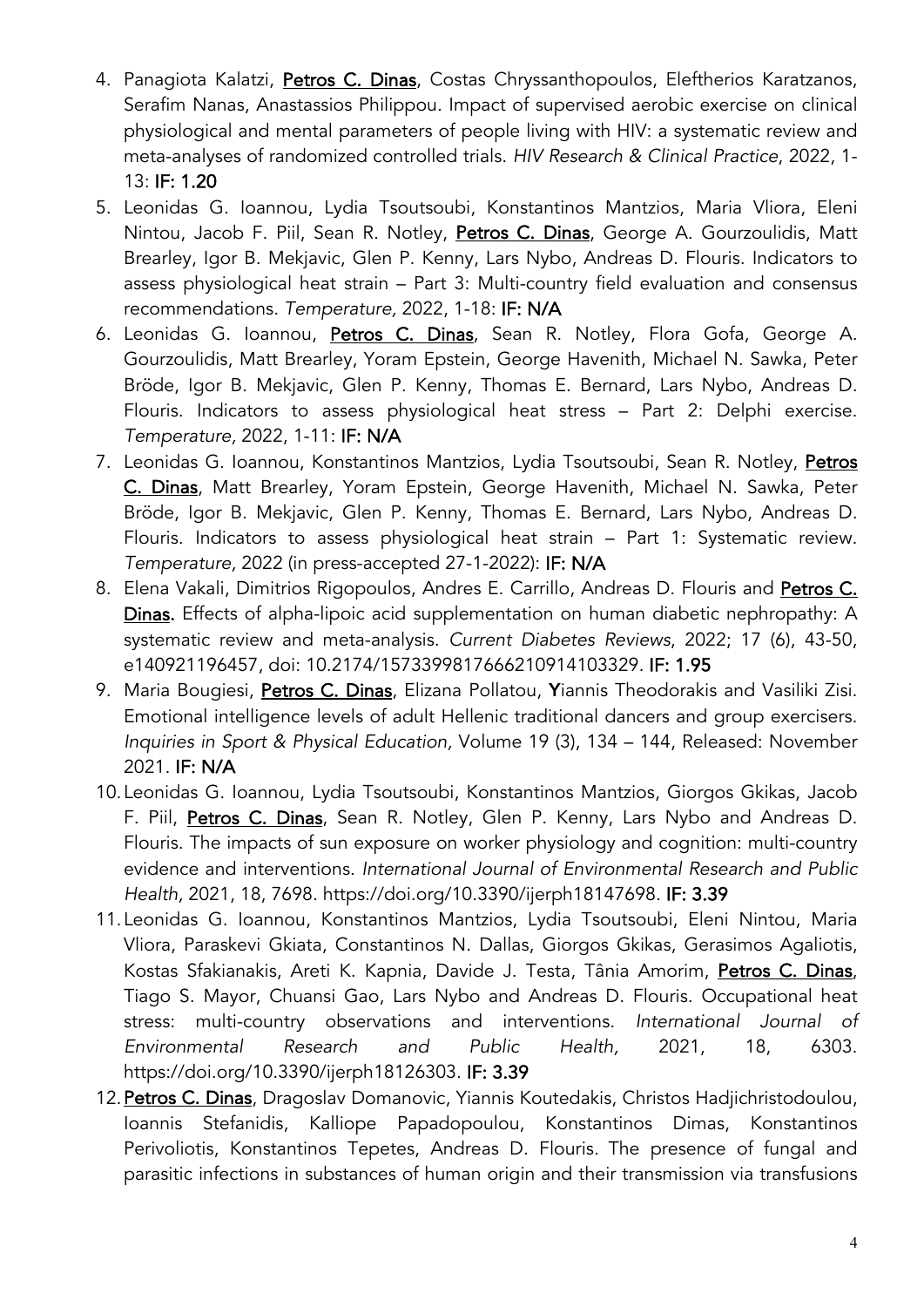and transplantations: A protocol of two systematic reviews. *JMIR Research Protocols*, 2021, June 10;10 (6) : e25674. doi: 10.2196/25674. IF: N/A

- 13. Nico Kolokythas, George S. Metsios, Petros C. Dinas, Shaun M. Galloway, Nick Allen, Matthew A. Wyon. Growth, maturation and overuse injuries in dance and aesthetic sports: a systematic review. *Research in Dance Education,* 2021, Jan. 24, 1-23. IF: N/A
- 14. Konstantinos Dallas, Petros C. Dinas, Costas Chryssanthopoulos, George Dallas, Maria Maridaki, Michael Koutsilieris, Anastassios Philippou. The effects of exercise on VO2peak, Quality of Life and Hospitalization in heart failure patients: A Systematic Review with Meta-analyses. *European Journal of Sport Science,* 2020, 3:1-26: IF: 4.05
- 15.Kelsey A. Heenan, Andres E. Carrillo, Jacob L. Fulton, Edward J. Ryan, Jason R. Edsall, Dimitrios Rigopoulos, Melissa M. Markofski, Andreas D. Flouris and Petros C. Dinas. Εffects of nutrition/diet on brown adipose tissue in humans: A systematic review and meta-analysis. *Nutrients*, 2020,12 (9), 2752; doi:10.3390/nu12092752: IF: 5.71
- 16.Petros C. Dinas, Argyro Krase, Eleni Nintou, Alexandros Georgakopoulos, Marnie Granzotto, Marinos Metaxas, Elena Karachaliou, Marco Rossato, Roberto Vettor, Panagiotis Georgoulias, Tiago S. Mayor, John Koutsikos, Konstantinos Athanasiou, Leonidas G. Ioannou, Paraskevi Gkiata, Andres E. Carrillo, Yiannis Koutedakis, George S. Metsios, Athanasios Z. Jamurtas, Sofia Chatziioannou, Andreas D. Flouris. Human white-fat thermogenesis: Experimental and meta-analytic findings. *Temperature,*  2021;8;1; p. 39-52, https://doi.org/10.1080/23328940.2020.1769530: IF: N/A (partly PhD work)
- 17. Amin Daoulah, Salem M. Al-Faifi, Ahmad S Hersi, Petros C. Dinas, Ali A. Youssef, Mohammed Alshehri, Fahad Baslaib, Mohamed Maghrabi, Mushabab Al-Murayeh, Muhammad Adil Adil Soofi, Abdulaziz Alasmari, Mirvat Alasnag, Adel Khalifa Hamad, Mamdouh Morshid, Yosri M. A. Morsi, Ziad Dahdouh, Nader Alasousi, Khalid Tammam, Mohammed Almansori, Abdullah Alkhushail, Jairam K. Aithal, Abdulrahman H. Alqahtani, Amir Lotfi. Spontaneous coronary artery dissection in relation to physical and emotional stress: A retrospective study in four Arab gulf countries. *Current Problems in Cardiology,* 46 (3), 100484. 2021: IF: 3.33
- 18. Andreas D. Flouris, Petros C. Dinas, Leonidas G. Ioannou, Lars Nybo, George Havenith, Glen P. Kenny, Tord Kjellstrom. Workers' health and productivity under occupational heat strain: a systematic review and meta-analysis. *The Lancet Planetary Health*, 2018; Dec, 2: e521-31. IF: N/A
- 19. Farhan M. Asrar+, Annie Hui Wen+, S. Ali Nasseri+, Petros C. Dinas+, Cory Newman+, Angie Bukley, Kevin Crist and Dennis Irwin. Space technologies for Monitoring Health and Environmental Impacts of Hydraulic Fracturing. *The Lancet Planetary Health*, 2018, Nov; Vol 2 (11) e469-e470. + Shared first authorship. IF: N/A
- 20.Jacob L. Fulton, Petros C. Dinas, Andres E. Carrillo, Jason R. Edsall, Emily J. Ryan, Edward J. Ryan. Impact of Genetic Variability on Physiological Responses to Caffeine in Humans: A Systematic Review. *Nutrients,* 2018, 10 (10), 1373. IF: 4.19
- 21. Kyriakos I. Tsitoglou, Yiannis Koutedakis and Petros C. Dinas. Validation of the Polar RS800CX for assessing heart rate variability during rest, moderate cycling and postexercise recovery. *F1000Research,* 2018, 7:1501 (https://doi.org/10.12688/f1000research.16130.1). IF: N/A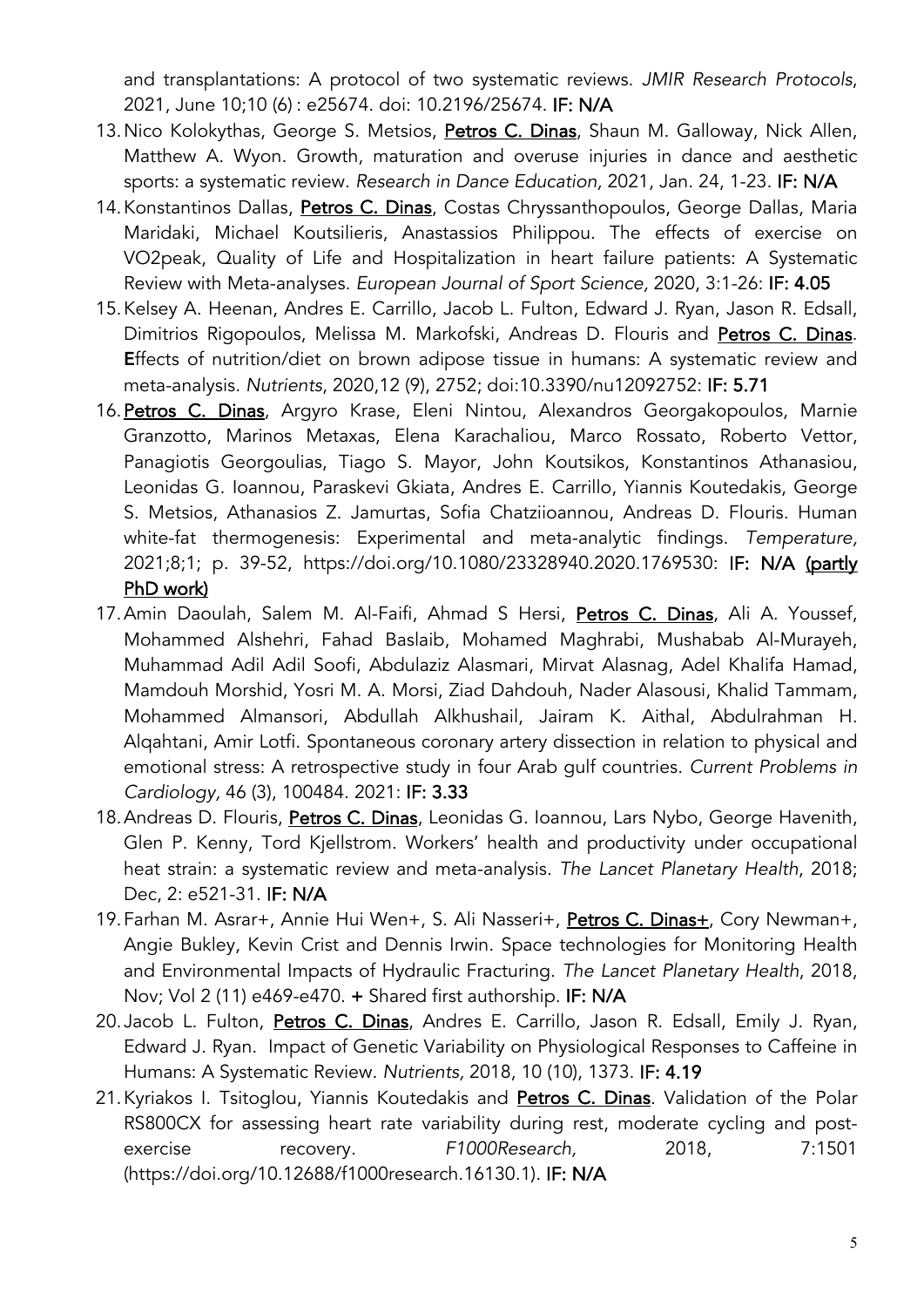- 22. Petros C. Dinas, Eleni Nintou, Dimitra Psychou, Marnie Granzotto, Marco Rossato, Roberto Vettor, Athanasios Z. Jamurtas, Yiannis Koutedakis, George S. Metsios, and Andreas D. Flouris. Association of fat mass profile with natriuretic peptide receptor alpha in subcutaneous adipose tissue of medication-free healthy men – A crosssectional study. *F1000Research*, 2018 Mar 15 [revised 2018 Jan 1];7:327. IF: N/A (PhD work).
- 23. Chachopoulos Vasileios+, Dinas Petros C.+, Chasioti Markella, Jamurtas Athanasios Z., Koutedakis Yiannis and Flouris Andreas D. A technique for subcutaneous abdominal adipose tissue biopsy via a non-diathermy method. *Journal of Visualized experiments,*  2017 Sep 30;(127). + Shared first authorship. IF: 1.23 (PhD work).
- 24.Petros C. Dinas, Angelica Valente, Marnie Granzotto, Marco Rossato, Roberto Vettor, Aikaterini Zacharopoulou, Andres E. Carrillo, Natalie A. Davies, Paraskevi Gkiata, Athanasios Z. Jamurtas, Yiannis Koutedakis, George S. Metsios, and Andreas D. Flouris. Browning formation markers of subcutaneous adipose tissue in relation to resting energy expenditure, physical activity and diet in humans. *Hormone Molecular Biology and Clinical Investigation,* 2017, Jul 5;31(1). IF: N/A (PhD work).
- 25. Petros C. Dinas, Ian M. Lahart, James A. Timmons, Per-Arne Svensson, Yiannis Koutedakis, Andreas D. Flouris, George S. Metsios. Effects of physical activity on the link between PGC-1a and FNDC5 in muscle, circulating Irisin and UCP1 of white adipocytes in humans: A systematic review. *F1000Research* 2017, 6:286 (doi: 10.12688/f1000research.11107.1). IF: N/A (PhD work).
- 26. Andreas D. Flouris, Petros C. Dinas, Angelica Valente, Cláudia Marlise Balbinotti Andrade, Nair Honda Kawashita and Paraskevi Sakellariou. Exercise-induced effects on UCP1 expression in classical brown adipose tissue: a systematic review. *Hormone Molecular Biology and Clinical Investigation*, in press (accepted 11-11-2016). IF: N/A.
- 27. Petros C. Dinas, Sreerekha Suresh, Subbananthan Thangamani, and Alan Zide. Human physical performance under simulated lunar lighting conditions. Is it possible to walk on the Moon? *Hypothesis*, 2016, 14(1): e2 (doi:10.5779/hypothesis. v14i1.472). IF: N/A (Diploma work).
- 28. Andreas D. Flouris, Petros C. Dinas, Kiriakos Tsitoglou, Ioanna Patramani, Koutedakis Yiannis, Glen P. Kenny. Non-invasive measurements of tibialis anterior muscle temperature during rest, cycling exercise, and post-exercise recovery. *Physiological Measurements*, 2015 May 27; 36 (7): N103-N113 (PMID: 26012697). IF: 1.61.
- 29. Petros C. Dinas, Christian Mueller, Nathan Clark, Tim Elgin, Seyed Ali Nasseri, Etai Yaffe, Scott Madry, Jonathan B. Clark, and Farhan Asrar. Innovative methods to benefit public health using space technologies during disaster relief. *Disaster Medicine and Public Health Preparedness*, 2015 Apr; 14:1-10 (PMID: 25869234). IF: 1.14. (Diploma work).
- 30. Andreas D. Flouris and Petros C. Dinas. Impact of regular exercise on classical brown adipose tissue. *Clinical Endocrinology*, Oct;83(4):591-3, 2015 (PMID: 25580858). IF: 3.35.
- 31. Petros C. Dinas, Alexandra Nikaki, Athanasios Z. Jamurtas, Vassilios Prassopoulos, Roxani Efthymiadou, Yiannis Koutedakis, Panagiotis Georgoulias, and Andreas D. Flouris. Association between habitual physical activity and brown adipose tissue activity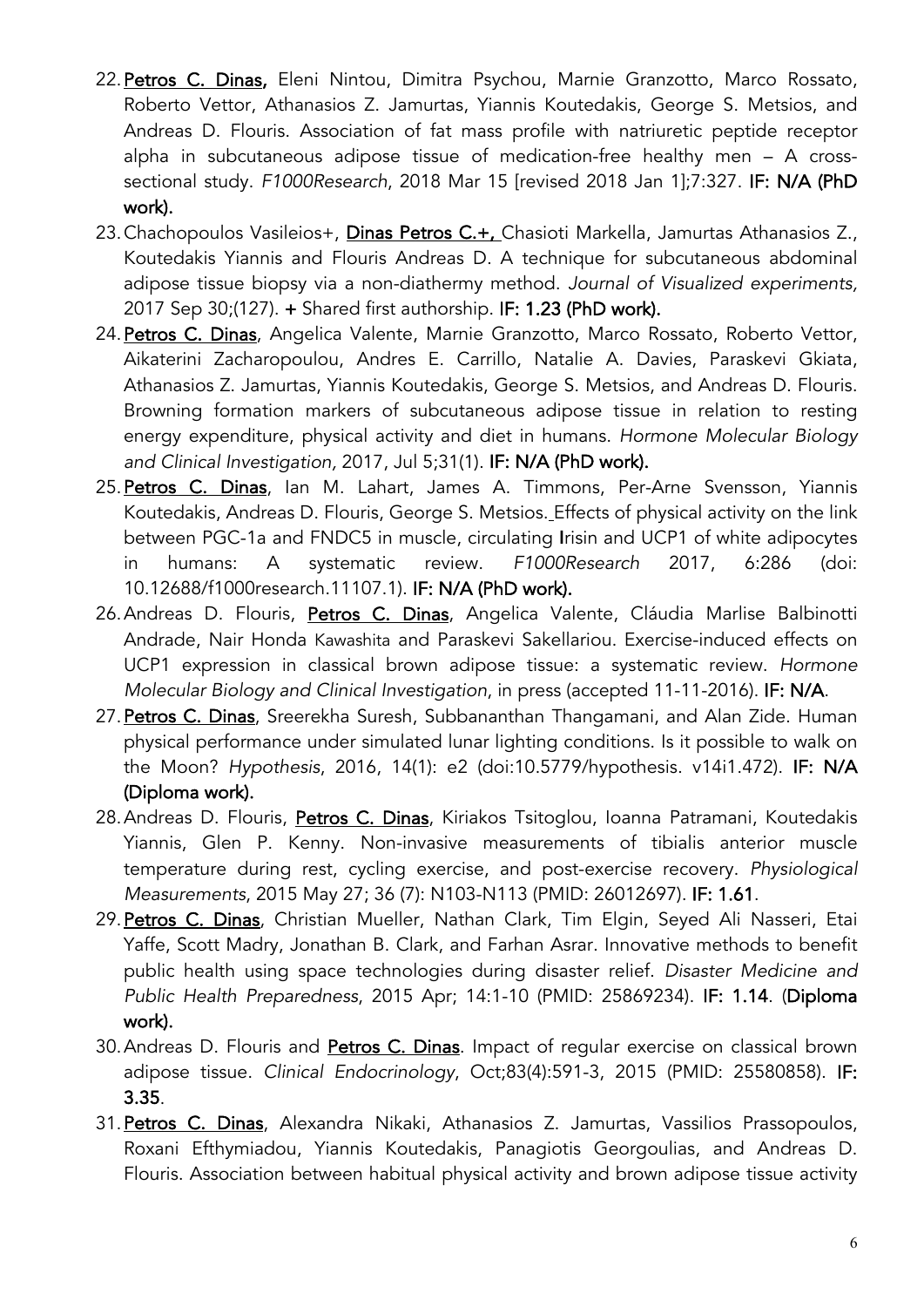in individuals undergoing PET-CT scan. *Clinical Endocrinology*, 2015 Jan; 82(1):147-54 (PMID: 25262810). IF: 3.35 (MSc Thesis work).

- 32. Petros C. Dinas, Aleksandra S. Markati, and Andres E. Carrillo. Exercise-Induced Biological and Psychological Changes in Overweight and Obese Individuals: A Review of Recent Evidence, *ISRN Physiology*, vol. 2014, Article ID 964627, 11 pages, 2014. doi:10.1155/2014/964627. IF: NA (PhD work).
- 33.Andreas D. Flouris, Petros C. Dinas, Manolis N. Tzatzarakis, Giorgos S. Metsios, Konstantinos Kostikas, Athanasios Z. Jamurtas, Aristidis M. Tsatsakis, and Yiannis Koutedakis. Exposure to secondhand smoke promotes sympathetic activity and cardiac muscle cachexia. *International Journal of Environmental Health Research*, 2014 Jun; 24(3):189-94 (PMID: 23802614). IF: 1.20 (BSc Thesis work).
- 34. Petros C. Dinas, Giorgos S. Metsios, Athanasios Z. Jamurtas, Manolis N. Tzatzarakis, A. Wallace Hayes, Yiannis Koutedakis, Aristidis M. Tsatsakis, and Andreas D. Flouris. Acute effects of secondhand smoke on complete blood count. *International Journal of Environmental Health Research*, 2014 Feb; 24(1):56-62 (PMID: 23544435). IF: 1.20.
- 35.Konstantinos Kostikas, Markos Minas, Eftyxia Nikolaou, Papaioannou Andriana, Panayiotis Liakos, Sofia Gougoura, Konstantinos I. Gourgoulianis, Petros C. Dinas, Giorgos S. Metsios, Athanasios Z. Jamurtas, Andreas D. Flouris, Yiannis Koutedakis. Secondhand smoke induces acute acidification and oxidative stress. *Respiratory Medicine*, 2013, Feb; 107(2):172-9 (PMID: 23218453). IF: 2.58.
- 36.Petros C. Dinas, Yiannis Koutedakis, and Andreas D. Flouris. Effects of active and passive tobacco cigarette smoking on heart rate variability. *International Journal of Cardiology*, 2013, Feb; 163 (2):109-115 (PMID: 22100604). IF: 6.80 (BSc Thesis work).
- 37. Mania Vafeiadou, Petros C. Dinas. Effects of colostrum supplementation on humans. *Hellenic Journal of Nutrition and Dietetics*, 2012, 3(2), 107–115. IF: NA.
- 38. Petros C. Dinas, Yiannis Koutedakis and Andreas D. Flouris. Effects of exercise and physical activity on depression. *Irish Journal of Medical Science*, 2011 Jun; 180(2):319- 25 (PMID: 21076975). IF: 0.69.

(IF: Impact factor; NA: Not applicable)

#### *PUBLISHED CONFERENCE ABSTRACTS*

- 1. Giorgos Paradisis, Costas Chryssanthopoulos, Petros Dinas, Konstantinos Dallas, Athanasios Moustogianis, Maria Maridaki, Anastassios Philippou. Carbohydrate Mouth Rinsing in Human Capacity and Performance of RCT studies: A Meta-analysis.
- 2. Mitsiou G., Dinas P., Smilios I., Nanas S., Tokmakidis S. Exercise promotes endothelial progenitor cell mobilization in patients with cardiovascular disease. A systematic review and meta-analysis. *The Journal of Sports Medicine and Physical Fitness 2021*, 74; suppl. 1-3, Sept. 2021. IF: 1.63
- 3. Spyridon Hadjispyrou, Spyridon-Marios Delitheos, Ioannis Kapetanios, Ioannis-Alexios Koumprentziotis, Costas Chryssanthopoulos, Petros Dinas, Anastassios Philippou. The effect of high-intensity interval training on mitochondrial function in obese/overweight adults. A Systematic Review and Meta-analysis. *The Journal of Sports Medicine and Physical Fitness 2021*, 74; suppl. 1-3, Sept. 2021. IF: 1.63
- 4. P.C. Dinas, A Krase+, E. Nintou+, A. Georgakopoulos+, M. Granzotto+, M. Metaxas,+ E. Karachaliou+, M. Rossato, R. Vettor, P. Georgoulias, A.Z. Jamurtas, J. Koutsikos, K.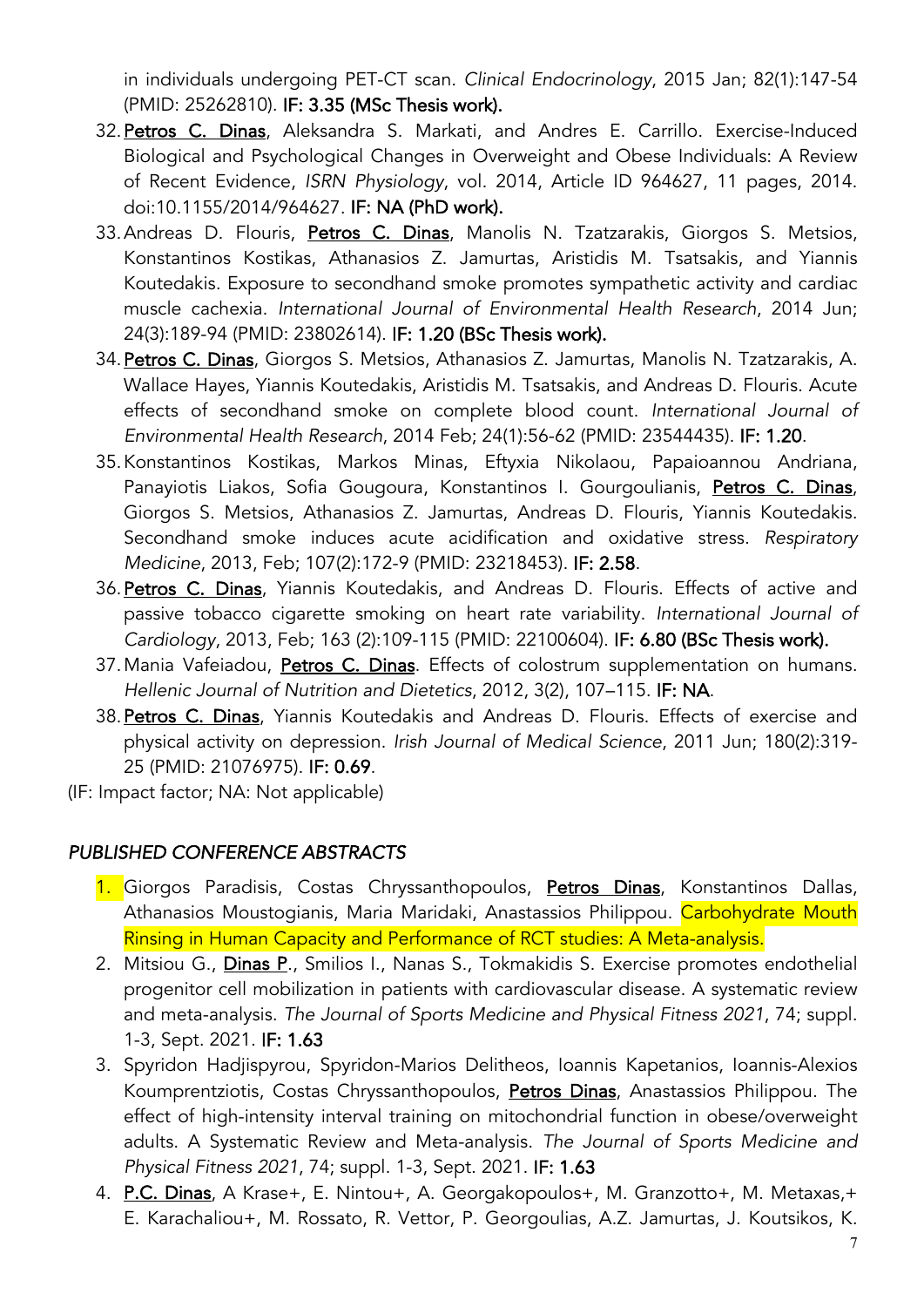Athanasiou, L.G. Ioannou, P. Gkiata, A.E. Carrillo, Y. Koutedakis, G.S. Metsios, T.S. Mayor, S. Chatziioannou, A.D. Flouris. Thermogenic Capacity of Human White-Fat: The Actual Picture, *Multidisciplinary Digital Publishing Institute Proceedings 2019, 25(1), 2.* + Shared second authorship. IF: NA (partly PhD work)

- 5. A. Georgakopoulos, J. Koutsikos, A. Krase, E. Nintou, M. Metaxas, K. Athanasiou, P. Georgoulias, P. Gkiata, Y. Koutedakis, P. Dinas, A. Flouris, S. Chatziioannou. Human Brown Adipose Tissue Activity Assessed via Positron Emission Tomography/Computed Tomography is Inversely Associated with Environmental Temperature. *European Journal of Nuclear Medicine and Molecular Imaging, 2018/10/1, (45) S691-S69*. IF: 7.7
- 6. Carrillo A.E., Dinas P., Valente A., Granzotto M., Rossato M., Vettor R., Davies N.A., Jamurtas A.Z., Koutedakis Y., Metsios G.S., Flouris A.D. Assessment of the Relationship Between Macronutrient Intake and Browning of White Fat in Adult Males. *Medicine & Science in Sports & Exercise, Volume 49, Issues 5S, page 990, May 2017.* IF: 4.14 (PhD work)
- 7. N. Davies, P. Dinas, A. Valente, Y. Koutedakis, A. Jamurtas, A. Flouris, E. Ryan, A. Carrillo. Analysis of sugar intake and resting energy expenditure in adult males during a 5-week period. *Medicine & Science in Sports & Exercise, Volume 47, Issues 5S, May 2015, P684.* IF: 3.98 (PhD work)
- 8. P. Dinas, A. Flouris, M. Minas, K. Kostikas, I. Mavromanolaki, I. Terzi, M. Kavvalakis, M. Tzatzarakis, A. Tsatsakis. Acute exposure to secondhand smoke is associated with endogenous lung acidosis and obstructive pulmonary disorder, *Toxicology Letters, Volume 196, Supplement 1, 17 July 2010, Page S88.* IF: 3.4.

(IF: Impact factor; NA: Not applicable)

## *REVIEWER SERVICES IN PEER-REVIEWED JOURNALS AND CONFERENCES*

- 1. Healthcare (2022): IF: 2.64
- 2. International Journal of Molecular Sciences (2022): IF: 5.92
- 3. International Journal of Environmental Research and Public Health (2022): IF: 3.39
- 4. European Journal of Sport Science (2021): IF: 4.05
- 5. Nutrients (2021-three papers): IF: 5.71
- 6. Journal of adolescent health (2021): IF: 3.94
- 7. International Journal of Environmental Research and Public Health (2021-two papers): IF: 2.85
- 8. Journal of Sport Sciences (2021): IF: 2.59
- 9. Critical Reviews in Food Science and Nutrition (2021): IF: 7.86
- 10.International Journal of Environmental Research and Public Health (2020-two papers): IF: 2.85
- 11.Physiological measurement (2020): IF: 2.24
- 12.Nutrients (2020): IF: 4.54
- 13.Disaster Medicine and Public Health Preparedness (2020): IF: 1.03
- 14.BMC Pulmonary Medicine (2020): IF: 2.18
- 15. Member of the scientific committee of the 9<sup>th</sup> conference of the Hellenic Society of Biochemistry and Physiology of Exercise, 18-20<sup>th</sup> Oct 2019, Thessaloniki, Greece.
- 16.Journal of adolescent health (2019): IF: 4.02
- 17.European Journal of Sport Science (2019): IF: 2.89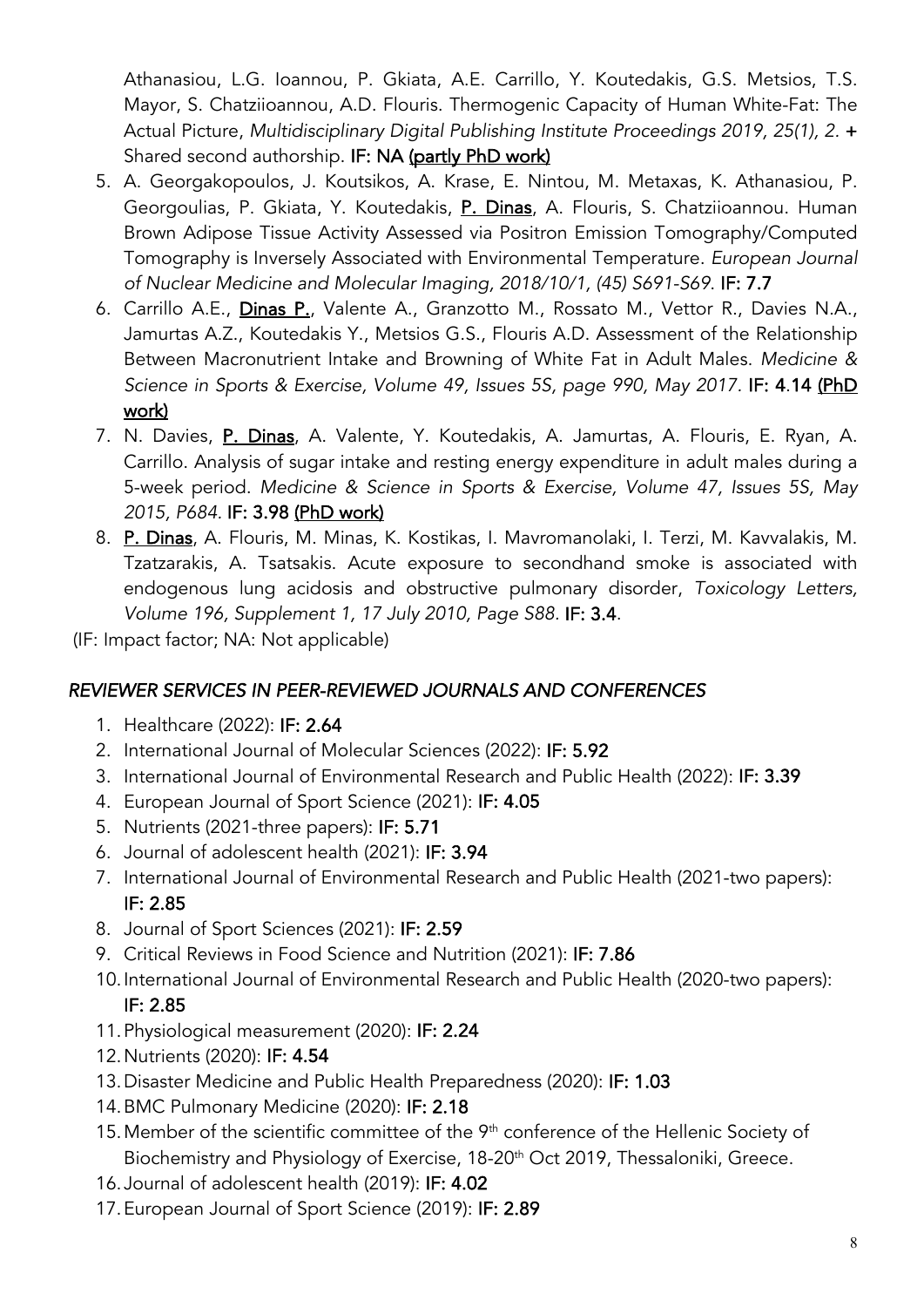- 18.Journal of Heart Failure (2019): IF: 3.94
- 19.Scandinavian Journal of Medicine & Science in Sports (2019): IF: 3.33
- 20. Member of the scientific committee of the  $8<sup>th</sup>$  conference of the Hellenic Society of Biochemistry and Physiology of Exercise, 19-21<sup>st</sup> Oct 2018, Thessaloniki, Greece.
- 21.Frontiers in Physiology (2018): IF: 3.39
- 22.Archives of Women's Mental Health (2018): IF: 3.39
- 23.Journal of Applied Biomedicine (2017): IF: 1.43
- 24.AIDS care (2017): IF: 2.09
- 25.European Journal of Sport Science (2017): IF: 1.78
- 26. Member of the scientific committee of the  $7<sup>th</sup>$  conference of the Hellenic Society of Biochemistry and Physiology of Exercise, 22-24<sup>th</sup> Oct 2017, Athens, Greece.
- 27.Clinical Chemistry and Laboratory Medicine (2017): IF: 3.43
- 28.Disaster Medicine and Public Health Preparedness (2017, two papers): IF: 0.92
- 29.International Journal of Disaster Risk Reduction (2017, two papers): IF: 1.24
- 30. Member of the scientific committee of the 6<sup>th</sup> conference of the Hellenic Society of Biochemistry and Physiology of Exercise, 4-6<sup>th</sup> Nov 2016, Athens, Greece.
- 31.Environmental Toxicology and Pharmacology (2016): IF: 2.18
- 32.BMC Research Notes (2016): IF: NA
- 33.Irish Journal of Medical Science (2016): IF: 0.83
- 34.Environmental Science and Pollution Research (2016): IF: 2.83
- 35.Stress & Health (2016): IF: 1.81
- 36.International Journal of Environmental Research and Public Health (2015), IF: 2.06
- 37.Respiration (2015), IF: 2.94
- 38.Tobacco Induced Diseases (2015), IF: 1.50
- 39.Clinical Endocrinology (2014), IF: 3.35
- 40.PLOS One (2014), IF: 3.53
- 41.Disability and Rehabilitation (2014), IF: 1.83
- 42.Vascular Medicine (2014), IF: 1.61
- 43.American Journal of Preventive Medicine (2014), IF: 3.94
- 44.Frontiers in Psychiatry (2013), IF: NA
- 45.BMC Research Notes (2011), IF: NA
- 46.BMC Research Notes (2012, two papers), IF: NA
- 47.Child and Adolescent Psychiatry and Mental Health (2010), IF: NA
- 48.Depression Research and Treatment (2010), IF: NA
- (IF: Impact factor; NA: Not applicable)

## *EDITORIAL BOARD*

1. Hellenic Journal of Biochemistry and Physiology of Exercise

## *INVITED CONFERENCE PRESENTATIONS*

1. P. Dinas. The role of physical activity/exercise in brown adipose tissue and brown adipose-like phenotype (round table). 7th Conference of Biochemistry and Physiology of Exercise, 20-22<sup>nd</sup> Oct. 2017, Athens, Greece.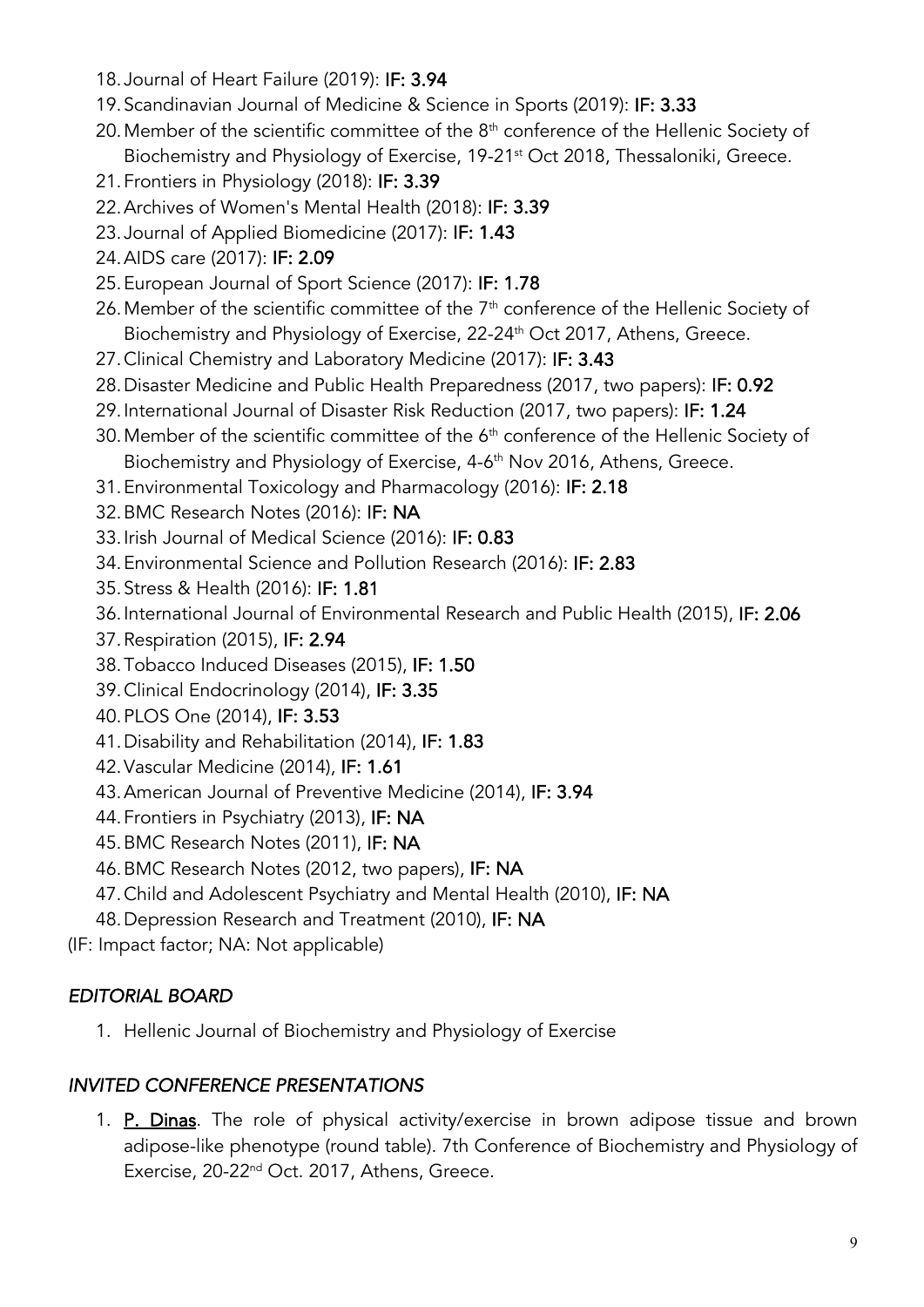- 2. P. Dinas. Can brown and brown-like adipose tissue benefit human health? The role of exercise. Functional Architecture of Mammals in Their Environment Laboratory, Science Innovation Forum 2016, May 11-13<sup>th</sup>, 2016, School of Exercise Science, University of Thessaly, Trikala, Greece.
- 3. P. Dinas and A. Flouris. Acute and intermittent effects of secondhand smoke. 11th Conference of the International Society for the Prevention of Tobacco Induced Diseases, Dec 9-11<sup>th</sup>, 2013, Athens, Greece.
- 4. P. Dinas. The role of the exercise expert in improving quality of life in special and clinical populations: collaboration with Physicians (round table). April 2010, 16<sup>th</sup> Conference of Greek Medical Students and young Physicians, Athens, Greece.

### *CONFERENCE PROCEEDINGS*

- 5. Giorgos Paradisis, Costas Chryssanthopoulos, Petros Dinas, Konstantinos Dallas, Athanasios Moustogianis, Maria Maridaki, Anastassios Philippou. Carbohydrate Mouth Rinsing in Human Capacity and Performance of RCT studies: A Meta-analysis. ASCM, 69th Annual Meeting, May 31-June 4, 2022, San Diego, California USA.
- 6. Mitsiou G., Dinas P., Smilios I., Nanas S., Tokmakidis S. Exercise promotes endothelial progenitor cell mobilization in patients with cardiovascular disease. A systematic review and meta-analysis. 36th FIMS World Congress of Sports Medicine, Athens, Greece, 23- 26 September 2021.
- 7. Spyridon Hadjispyrou, Spyridon-Marios Delitheos, Ioannis Kapetanios, Ioannis-Alexios Koumprentziotis, Costas Chryssanthopoulos, Petros Dinas, Anastassios Philippou. The effect of high-intensity interval training on mitochondrial function in obese/overweight adults. A Systematic Review and Meta-analysis. 36th FIMS World Congress of Sports Medicine, Athens, Greece, 23-26 September 2021.
- 8. Mitsiou G., *Dinas P.*, Smilios I., Nanas S., Tokmakidis S. Exercise promotes endothelial progenitor cell mobilization in patients with cardiovascular disease. A systematic review and meta-analysis. 22<sup>nd</sup> Greek online conference of Heart Failure, 5-7 Feb 2021.
- 9. Mitsiou G., *Dinas P.*, Smilios I., Nanas S., Tokmakidis S. Exercise for endothelial progenitor cell mobilization in patients with cardiovascular disease. A systematic review and meta-analysis. 28th International e-Congress on Physical Education & Sport Science 12-14 June 2020.
- 10.P.C. Dinas, A Krase, E. Nintou, A. Georgakopoulos, M. Granzotto, M. Metaxas, E. Karachaliou, M. Rossato, R. Vettor, P. Georgoulias, A.Z. Jamurtas, J. Koutsikos, K. Athanasiou, L.G. Ioannou, P. Gkiata, A.E. Carrillo, Y. Koutedakis, G.S. Metsios, T.S. Mayor, S. Chatziioannou, A.D. Flouris. Thermogenic Capacity of Human White-Fat: The Actual Picture. 9th Conference of Biochemistry and Physiology of Exercise, Thessaloniki, Greece, 18–20 Oct. 2019.
- 11.P. Dinas; A. Krase; E. Nintou; A. Georgakopoulos; M. Granzotto; M. Metaxas; E. Karachaliou; M. Rossato; R. Vettor; P. Georgoulias; A. Jamurtas; J. Koutsikos; K. Athanasiou; L. Ioannou; P. Gkiata; A. Carrillo; Y. Koutedakis; G. Metsios; T. Mayor; S. Chatziioannou; A. Flouris. Human white-fat thermogenic capacity evaluation via experimental and meta-analysis studies. International Conference on Environmental Ergonomics, July 7th - 12th 2019, Amsterdam, The Netherlands.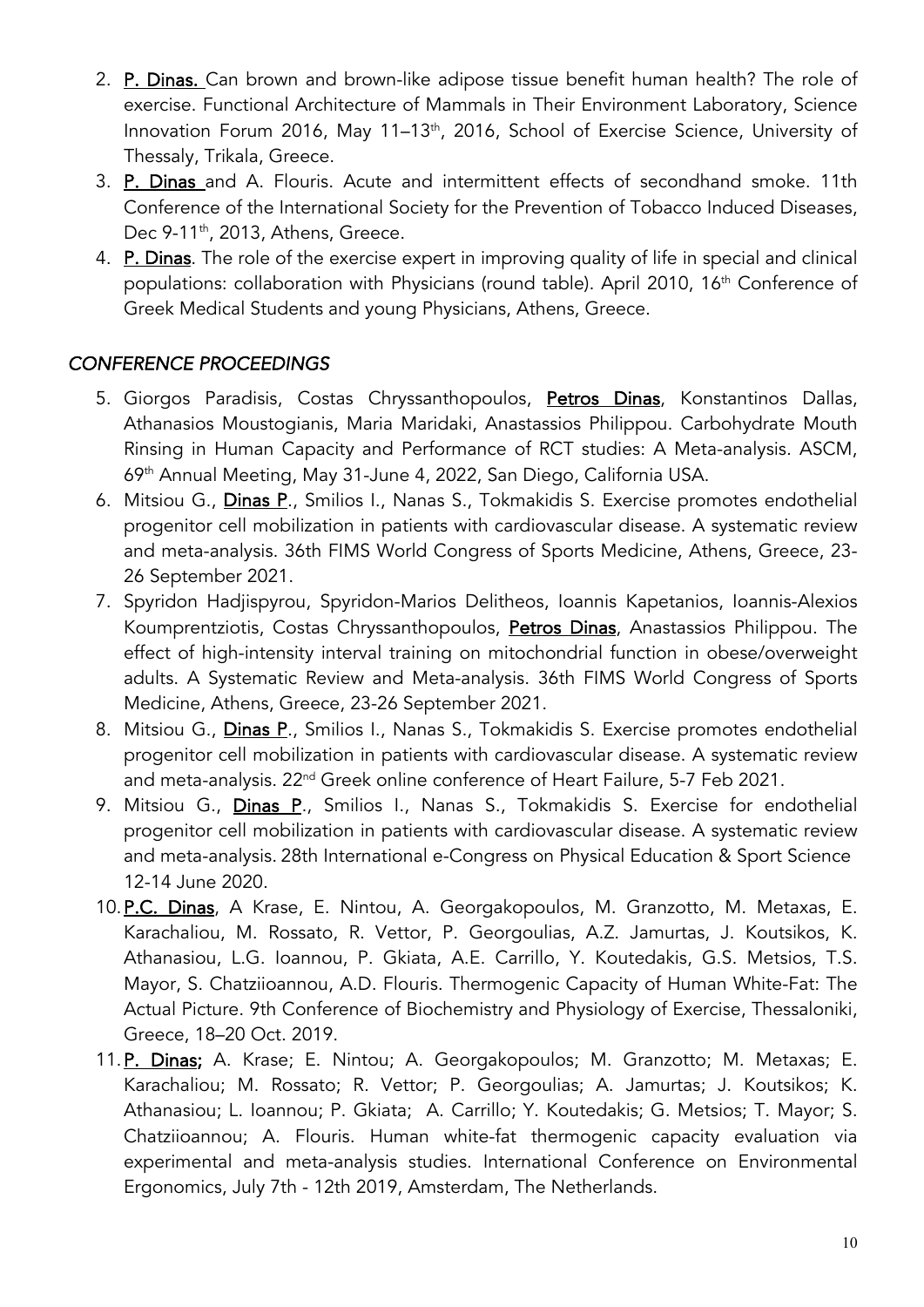- 12.Nintou E., Chatziioannou S., Krase A., Georgakopoulos A., Metaxas M., Koutsikos J., Athanasiou K., Georgoulias P., Vliora M., Gkiata P., Koutedakis Y., Dinas P. and Flouris A.D. Association of human brown and white adipose tissue thermogenic activity with daily environmental temperature exposure.  $7<sup>th</sup>$  International Conference on the Physiology and Pharmacology of Temperature Regulation, October 7-12, 2018, Split, Croatia.
- 13.P. Dinas, A. Georgakopoulos, E. Nintou, A. Krase, M. Metaxas, K. Athanasiou, J. Koutsikos, P. Georgoulias, Y. Koutedakis, S. Chatziioannou, and A.D. Flouris. Human white adipose tissue activity assessed via positron emission tomography/computed tomography is positively associated with habitual physical activity. 8<sup>th</sup> Conference of Biochemistry and Physiology of Exercise, 19-21 Oct 2018, Thessaloniki, Greece.
- 14. E. Nintou, P. Dinas, D. Phychou, M. Granzotto, M. Rossato, R. Vettor, A. Jamurtas, Y. Koutedakis, G. Metsios, and A.D. Flouris. Associations of fat mass and physical activity with natriuretic peptide receptor alpha in subcutaneous adipose tissue in healthy men. 8<sup>th</sup> Conference of Biochemistry and Physiology of Exercise, 19-21 Oct 2018, Thessaloniki, Greece.
- 15.M. Vliora, E. Nintou, P. Sakellariou, P. Gkiata, L. Ioannou, P. Dinas, A. Flouris. Association of A-3826G polymorphism of UCP1 with physical activity levels in patients with cardiovascular syndrome. 8<sup>th</sup> Conference of Biochemistry and Physiology of Exercise, 19-21 Oct 2018, Thessaloniki, Greece.
- 16.K. Ntallas, L. Ioannou, E. Nintou, P. Dinas, Y. Koutedakis, A. Flouris. Effects of physical inactivity on body and muscle temperatures following a pre-heating protocol.  $8<sup>th</sup>$ Conference of Biochemistry and Physiology of Exercise, 19-21 Oct 2018, Thessaloniki, Greece.
- 17.Georgakopoulos A., Koutsikos J., Krase A., Nintou E., Metaxas M., Athanasiou K., Georgoulias P., Gkiata P., Koutedakis Y., Dinas P., Flouris A.D. and Chatziioannou S. Human Brown Adipose Tissue Activity Assessed via Positron Emission Tomography/Computed Tomography is Inversely Associated with Environmental Temperature. Annual Congress of the European Association of Nuclear Medicine 13 – 17 October, 2018, Düsseldorf, Germany.
- 18. Maria Vliora, Petros C. Dinas, Leonidas Ioannou, Eleni Nintou, Marnie Granzotto, Marco Rossato, Roberto Vettor, Athanasios Z. Jamurtas, Yiannis Koutedakis, George S. Metsios, and Andreas D. Flouris. Seasonal changes in environmental temperature increase UCP1 in subcutaneous white adipocytes. 17th International conference on Environmental Ergonomics, Kobe, Japan, 12<sup>th</sup>-17<sup>th</sup> Nov 2017.
- 19.Carrillo A.E., Krase A., Nintou E., Georgakopoulos A., Pianou N., Metaxas M., Chatziioannou S., Georgoulias P., Athanasiou K., Koutsikos J., Amorim T., Moldovan O., Stasinopoulos Y., Koutedakis Y., Dinas P., and Flouris A.D. Sympathetic nervous system activation during cold exposure is related to body mass index.  $7<sup>th</sup>$  Conference of Biochemistry and Physiology of Exercise, 20-22<sup>nd</sup> Oct 2017, Athens, Greece.
- 20.Nintou E., Krase A., Metaxas M., Pianou N., Georgakopoulos A., Chatziioannou S., Georgoulias P., Koutsikos J., Athanasiou K., Amorim T., Vliora M., Moldovan O., Stasinopoulos Y., Koutedakis Y, Dinas P. and Flouris A.D. Brown adipose tissue activity is associated with the environmental temperature of the last week independently of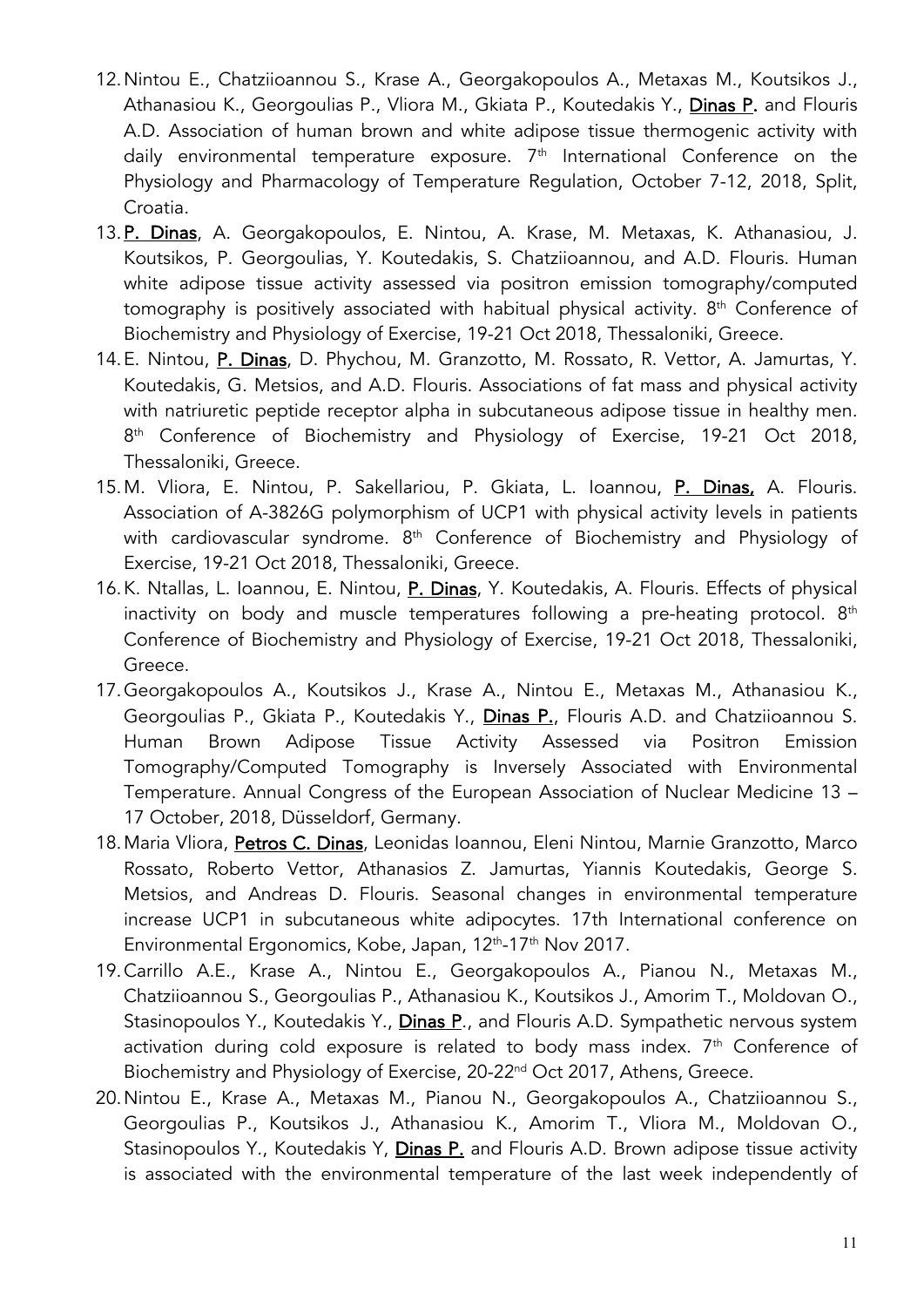physical activity levels in healthy men: preliminary evidence.  $7<sup>th</sup>$  Conference of Biochemistry and Physiology of Exercise, 20-22<sup>nd</sup> Oct 2017, Athens, Greece.

- 21. Carrillo A.E., Dinas P., Valante A., Granzotto M., Rossato M., Vettor R., Davies N.A., Jamurtas A.Z., Koutedakis Y., Metsios G.S., Flouris A.D. (Accepted). Assessment of the relationship between macronutrient intake and browning of white fat in adult males. Annual Meeting of the American College of Sports Medicine. May 30 – June 3, Denver, Colorado.
- 22. Dinas P., Valente A., Granzotto M., Rossato M., Vettor R., Carrillo A., Davies N., Jamurtas A., Koutedakis Y., Metsios G, and Flouris A. Seasonal variations in browning formation indices of subcutaneous white adipose tissue in humans: a cross sectional study. 6<sup>th</sup> Conference of Exercise Biochemistry and Exercise Physiology, 4-6<sup>th</sup> Nov 2016, Athens, Greece.
- 23.Eleni Nintou, Petros C. Dinas, Maria Vliora, Marnie Granzotto, Marco Rossato, Roberto Vettor, Angelica Valente, Aikaterini Zacharopoulou, Andres E. Carrillo, Natalie A. Davies, Paraskevi Gkiata, Athanasios Z. Jamurtas, Yiannis Koutedakis, George S. Metsios, and Andreas D. Flouris. Chronic exercise and detraining on browning formation of subcutaneous adipose tissue in humans: a randomized controlled trial. 6<sup>th</sup> International Conference on the Physiology and Pharmacology of Temperature Regulation 5-9th Dec, 2016, Ljubljana, Slovenia.
- 24. Maria Vliora, Petros C. Dinas, Eleni Nintou, Marnie Granzotto, Marco Rossato, Roberto Vettor, Angelica Valente, Aikaterini Zacharopoulou, Andres E. Carrillo, Natalie A. Davies, Paraskevi Gkiata, Athanasios Z. Jamurtas, Yiannis Koutedakis, George S. Metsios, and Andreas D. Flouris. Physical activity levels and browning formation indices of subcutaneous adipose tissue in humans: a cross sectional study. 6<sup>th</sup> International Conference on the Physiology and Pharmacology of Temperature Regulation 5-9th Dec, 2016, Ljubljana, Slovenia.
- 25.T.Subbananthan, Mohanchur Sarkar, Dr. Farhan Asrar, Petros C.Dinas, Masanuri Muto. An Integrated Innovative Systems Approach for Disaster Relief Using Space Technology. LAMSYS-2016 conference, Indian Society of Systems for Science and Engineering, Satish Dhawan Space Centre, 24-25 June 2016, Sriharikota, India.
- 26. Dinas P., Metsios G., Zacharopoulou K., Phychou D., Gkiata P., Granzotto M., Rossato M., Vettor R., Valente A., Jamurtas A., Koutedakis Y., Flouris A.D. The effects of different types of exercise on mRNA expression of UCP1 and PPARa of subcutaneous adipose tissue in humans: Preliminary evidence from a randomized controlled trial. 5<sup>th</sup> Conference of Exercise Biochemistry and Exercise Physiology, 6-7<sup>th</sup> Nov 2015, Athens, Greece.
- 27.Dinas P., Metsios G., Zacharopoulou K., Gkiata P., Phychou D., Jamurtas A., Koutedakis Y., Flouris A.D. Equations to predict resting metabolic rate in adult men: Sensitivity during exercise programs and de-training. 5<sup>th</sup> Conference of Exercise Biochemistry and Exercise Physiology,  $6-7$ <sup>th</sup> Nov 2015, Athens, Greece.
- 28. Dinas P., Lahart I., Flouris A.D., Koutedakis Y., Svensson P., Boguszewski C., and Metsios G. The effects of physical activity on PGC-1a and FNDC5 in muscle, circulating irisin, and UCP1 of white adipocytes in humans: A systematic review.  $5<sup>th</sup>$  Conference of Exercise Biochemistry and Exercise Physiology, 6-7<sup>th</sup> Nov 2015, Athens, Greece.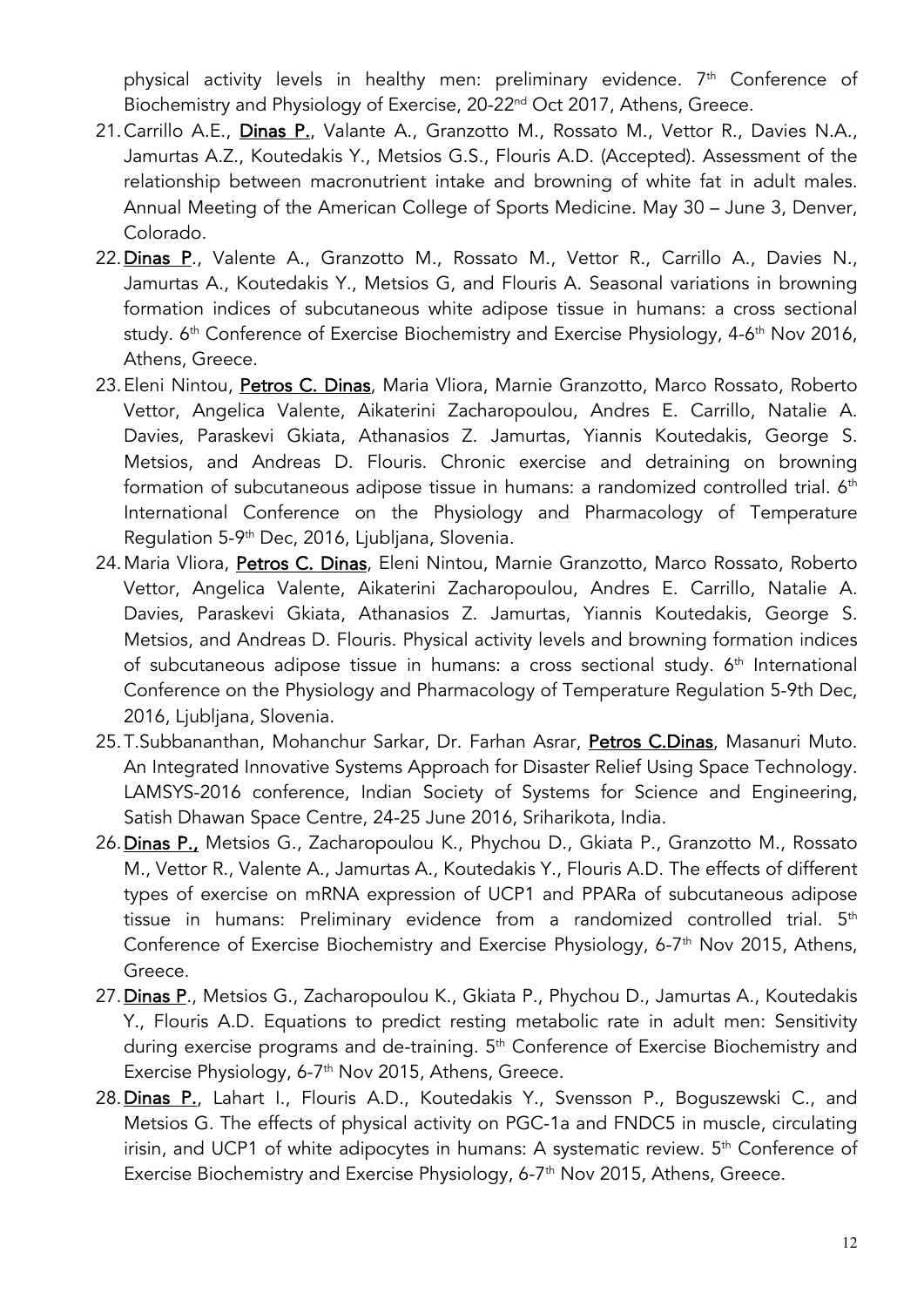- 29. Gkiata P., *Dinas P., Carrillo A., Jamurtas A., Zacharopoulou K., Phychou D., Metsios G.,* Fatouros I., Koutedakis Y., Flouris A.D. The influence of different exercise programs on health indicators: A randomized controlled trial. 5<sup>th</sup> Conference of Exercise Biochemistry and Exercise Physiology, 6-7<sup>th</sup> Nov 2015, Athens, Greece.
- 30.P. Dinas, The "Space for Health Team" of the Space Studies Program 2014. A Novel Method Using Space Technologies for the Benefit of Public Health during Natural Disasters. University of Wolverhampton, 2<sup>nd</sup> Annual Research Conference 2015, 16th June 2015, Wolverhampton, UK.
- 31.N. Davies, P. Dinas, A. Valente, Y. Koutedakis, A. Jamurtas, A. Flouris, E. Ryan, A. Carrillo. Analysis of sugar intake and resting energy expenditure in adult males during a 5-week period. ACSM's 62<sup>nd</sup> Annual Meeting, 6<sup>th</sup> World Congress on Exercise is Medicine® and World Congress on the Basic Science of Exercise Fatigue, May 26-30, 2015, San Diego, California.
- 32.P. Dinas, P. Vitalis. Human Physical Performance Under Simulated Lunar Lighting Conditions. 4th Conference of Exercise Biochemistry and Exercise Physiology, 24-26 Oct 2014, Trikala, Greece.
- 33. M. Chasioti, P. Dinas, K. Tsitoglou, I. Patramani, Y. Koutedakis, and A. Flouris. Prediction of core temperature during rest, exercise and recovery. 14<sup>th</sup> Hellenic Conference Society of Gymnasts of Northern Greece, 7-8 Dec 2013, Thessaloniki, Greece.
- 34.M. Chasioti, P. Dinas, A. Jamurtas, Y. Koutedakis, and A. Flouris. A new prediction of resting metabolic rate. 14<sup>th</sup> Hellenic Conference Society of Gymnasts of Northern Greece, 7-8 Dec 2013, Thessaloniki, Greece.
- 35.M. Chasioti, P. Dinas, A. Jamurtas, Y. Koutedakis, P. Georgoulias, and A. Flouris. The relationship between physical activity levels and human brown adipose tissue.  $14<sup>th</sup>$ Hellenic Conference Society of Gymnasts of Northern Greece, 7-8 Dec 2013, Thessaloniki, Greece.
- 36. P. Dinas, K. Zacharopoulou, E. Vogiatzis, E. Dinas, P. Gkiata, A. Jamurtas, Y. Koutedakis, and A. Flouris. A new equation to predict resting metabolic rate in adult men. 3<sup>rd</sup> Conference of Exercise Biochemistry and Exercise Physiology, 8-9<sup>th</sup> Nov 2013, Athens, Greece.
- 37.E. Tsigaras, K. Tsitoglou, P. Dinas, Y. Koutedakis, and A. D. Flouris. Temperature variability: A Novel physiological indicator. 3<sup>rd</sup> Conference of Exercise Biochemistry and Exercise Physiology, 8-9<sup>th</sup> Nov 2013, Athens, Greece.
- 38.A. Flouris, P. Dinas, A. Nikaki, A. Jamurtas, V. Prassopoulos, R. Efthymiadou, Y. Koutedakis, and P. Georgoulias. Link between habitual physical activity and brown adipose tissue activity: First human evidence. "Metabolic syndrome: Experiment, clinics and therapy". International Scientific Meeting, Grodno, the Republic of Belarus, October 23–25th, 2013, pages: 103-107.
- 39. P. Dinas, A. Nikaki, P. Georgoulias, V. Prassopoulos, Y. Koutedakis, A. Jamurtas and A. Flouris. The effects of physical activity on brown adipose tissue in human. 2<sup>nd</sup> Conference of Exercise Biochemistry and Exercise Physiology, Oct 12-13<sup>th</sup> 2012, Athens, Greece.
- 40.A. Flouris, P. Dinas, K. Tsitoglou, I. Patramani, and Y. Koutedakis. Non-invasive prediction of muscle temperature in humans during rest, moderate exercise and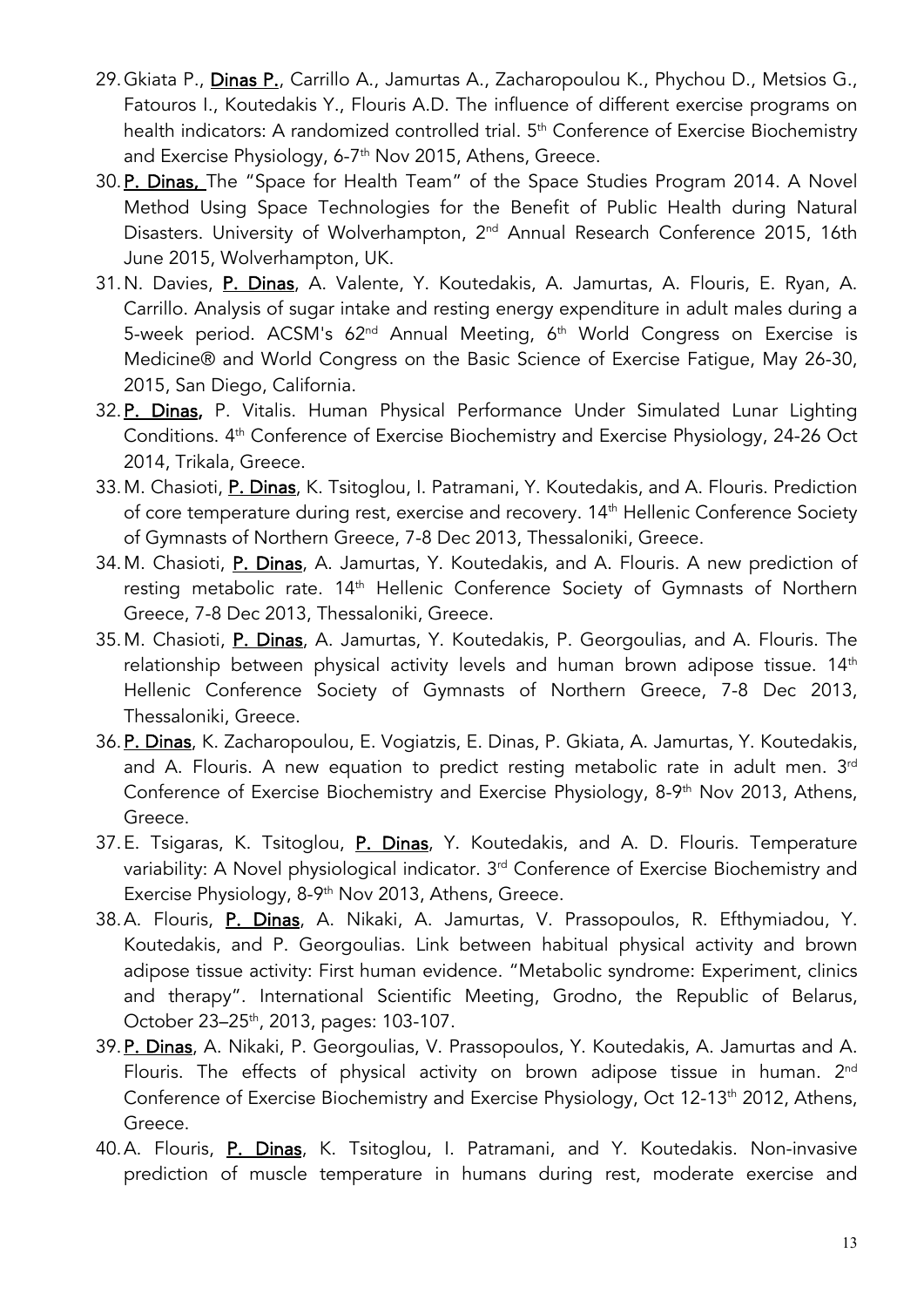recovery. 2<sup>nd</sup> Conference of Exercise Biochemistry and Exercise Physiology, Oct 12-13<sup>th</sup> 2012, Athens, Greece.

- 41.P. Dinas, K. Tsitoglou, I. Patramani, Y. Koutedakis and A. Flouris. Non-invasive prediction of core temperature in humans during rest, moderate exercise and recovery. 2<sup>nd</sup> Conference of Exercise Biochemistry and Exercise Physiology, 12-13<sup>th</sup> Oct 2012, Athens, Greece.
- 42.K. Tsitoglou, P. Dinas, Y. Koutedakis, A. Flouris. Examination of the validity of Polar RS800CX for assessing heart rate variability during rest, exercise and recovery. 2<sup>nd</sup> Conference of Exercise Biochemistry and Exercise Physiology, 12-13<sup>th</sup> Oct 2012, Athens, Greece.
- 43.A. Flouris, P. Dinas, Y. Koutedakis, A. Carrillo. Effect of Environmental Temperature on Mortality in Greece between 1999 and 2008. XIV International Conference on Environmental Ergonomics, July 10-15<sup>th</sup>, 2011, Nafplio, Greece.
- 44.P. Dinas, A. Carrillo, Y. Koutedakis, A. Flouris. Effects of Environmental Temperature on the Occurrence of Vehicle Accidents in Greece. XIV International Conference on Environmental Ergonomics, July 10-15<sup>th</sup>, 2011, Nafplio, Greece.
- 45.A. Carrillo, P. Dinas, D. Oikonomou, G. Metsios, A. Jamurtas, Y. Koutedakis and A. Flouris. Influence of environmental tobacco smoke exposure on the complete blood count of adult humans. Third International Conference on Environmental Management, Engineering, Planning and Economics (CEMEPE 2011) & SECOTOX Conference, June 19-24<sup>th</sup>, 2011, Skiathos Island, Greece.
- 46. P. Dinas, Carrillo, A., Oikonomou, D., Metsios, G., Jamurtas, A., Koutedakis, Y., Flouris, A. Acute effects of passive smoking on complete blood count. 1<sup>st</sup> conference of Exercise Biochemistry and Exercise Physiology, May 20-21<sup>st</sup> 2011, Komotini, Greece.
- 47. P. Dinas, A. Flouris, M. Minas, K. Kostikas, I. Mavromanolaki, I. Terzi, M. Kavvalakis, M. Tzatzarakis, A. Tsatsakis. Acute exposure to second hand smoke is associated with endogenous lung acidosis and obstructive pulmonary disorder. XII International Congress of Toxicology, July 19-23rd 2010, Barcelona, Spain.
- 48. P. Dinas, Oikonomou, D., Metsios, G., Jamurtas, A., Koutedakis, Y., Flouris, A. Effects on Heart Rate Variability during passive smoking exposure. 15<sup>th</sup> annual Congress of the ECSS; June 23-26<sup>th</sup> 2010, Antalya, Turkey.
- 49. P. Dinas, Christodoulou, V., Oikonomou, D., Minas, M., Metsios, G., Kostikas, K., Jamurtas, A., Koutedakis, Y., Flouris, A. Passive smoking is accompanied by endogenous lung acidosis and obstructive pulmonary disorder. 15<sup>th</sup> annual Congress of the ECSS; June 23-26<sup>th</sup> 2010, Antalya, Turkey.
- 50.Christodoulou, V., P. Dinas, Koutedakis, Y., Flouris, A. Validity of the Polar RS800CX for assessing Heart Rate Variability during rest and exercise. 15<sup>th</sup> annual Congress of the ECSS; June  $23-26$ <sup>th</sup> 2010, Antalya, Turkey.
- 51. Christodoulou, V., P. Dinas, Baliamis, N., Flouris, A. Changes in Heart Rate Variability during archery competition. 15<sup>th</sup> annual Congress of the ECSS; June 23-26<sup>th</sup> 2010, Antalya, Turkey.
- 52. P. Dinas, D. Oikonomou, G. Metsios, A. Tziamourtas, Y. Koutedakis, A. Flouris (2010). Effects of passive smoking on Heart Rate Variability. 18<sup>th</sup> Conference Physical Education and Sport Sciences; May 21-23<sup>rd</sup> 2010, Komotini, Greece.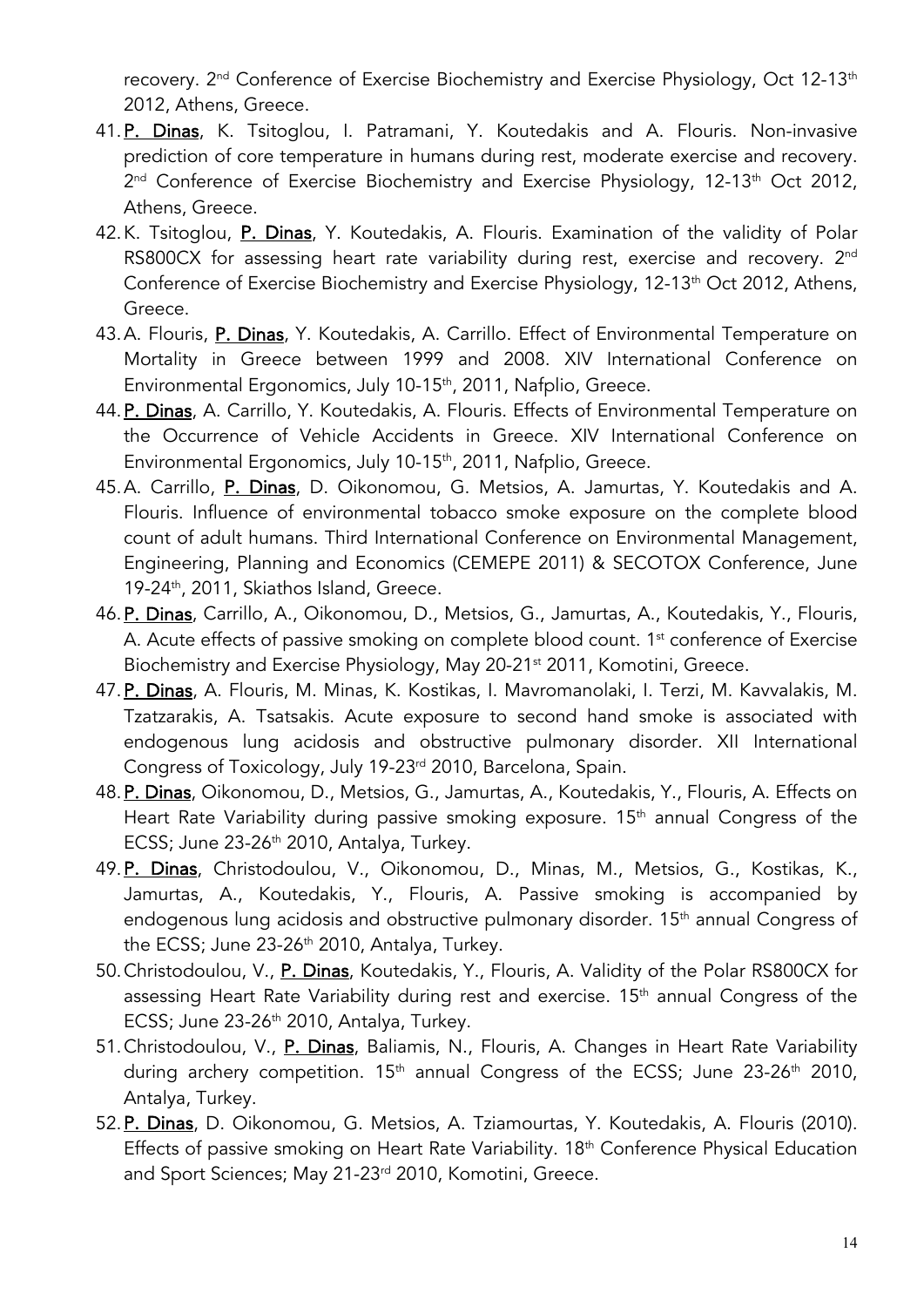- 53.P. Dinas, D. Oikonomou, M. Minas, E. Nikolaou, E. Tagtalianidou, K. Kostikas, K., Gourgoulianis, A. Tziamourtas, G. Metsios, Y. Koutedakis, A. Flouris. Acute respiratory effects of passive smoking. 18<sup>th</sup> Conference Physical Education and Sport Sciences; May 21-23rd 2010, Komotini, Greece.
- 54.V. Christodoulou, P. Dinas, Y. Koutedakis, A. Flouris. Validity coefficients for the polar RS800CX for heart rate variability measurements. 18<sup>th</sup> Conference Physical Education and Sport Sciences; May 21-23<sup>rd</sup> 2010, Komotini, Greece.
- 55.V. Christodoulou, P. Dinas, N. Mpaliamis, Y. Koutedakis, A. Flouris. Fluctuations of Heart Rate Variability during an archery competition and links with performance.  $18<sup>th</sup>$ Conference Physical Education and Sport Sciences; May 21-23<sup>rd</sup> 2010, Komotini, Greece.

## *WORK EXPERIENCE*

- 1. 2016-present: Senior Researcher in human physiology, FAME Laboratory, Department of Physical Education and Sport Science, University of Thessaly, Trikala, Greece.
- 2. 2022: Visiting Associate Professor at the Department of Nutrition and Dietetics, University of Thessaly, Greece. BSc module: Exercise Physiology (one semester, March 2022-June 2022).
- 3. 2021-2022: Visiting Associate Professor at the Department of Nutrition and Dietetics, University of Thessaly, Greece. BSc module: Biostatistics (one semester, Oct. 2021-lan. 2022).
- 4. 2019 19<sup>th</sup> June- 24<sup>th</sup> July: Investigator on the project: Occupational heat strain assessment and mitigation in Qatar. A research work by the FAME Laboratory for the International Labor Organization, the Qatar Ministry of Administrative Development, Labor and Social Affairs, and the Supreme Committee for Delivery and Legacy.
- 5. 2017-2018: Investigator on ICI-THROUGH Marie Skłodowska-Curie grant no 645710 H2020 EU, on non-invasive techniques to estimate human brown adipose tissue activity, FAME Laboratory, Department of Physical Education and Sport Science, University of Thessaly, Trikala, Greece & Biomedical Research Foundation of Academy of Athens, Greece.
- 6. 2014-2016: Research Assistant in human physiology (U-GENE grant no. 319010 FP7- PEOPLE-2013-IRSES, on cardiometabolic disorders and UCP1 gene polymorphisms), Institute of Sport, Faculty of Education Health and Wellbeing, University of Wolverhampton, UK.
- 7. 2014-2016: Visiting Lecturer in Exercise Physiology, Institute of Sport, Faculty of Education Health and Wellbeing, University of Wolverhampton, UK (please see teaching experience).
- 8. 2016: Researcher (6-month secondment, FP7-PEOPLE-2012-IRSES, FUEGO grant no. 612547) in the Department of Internal Medicine, Federal University of Parana, Endocrine Division (SEMPR), University Hospital, Brazil.
- 9. 2015: Researcher (6-month secondment, U-GENE grant no. 319010 FP7-PEOPLE-2013- IRSES, on cardiometabolic disorders and UCP1 gene polymorphisms) in the Institute of Gene Biology, Russian Academy of Sciences, Moscow, Russia.
- 10.2013-2016: Adjunct Researcher, FAME Laboratory, Department of Physical Education and Sport Science, University of Thessaly, Trikala, Greece.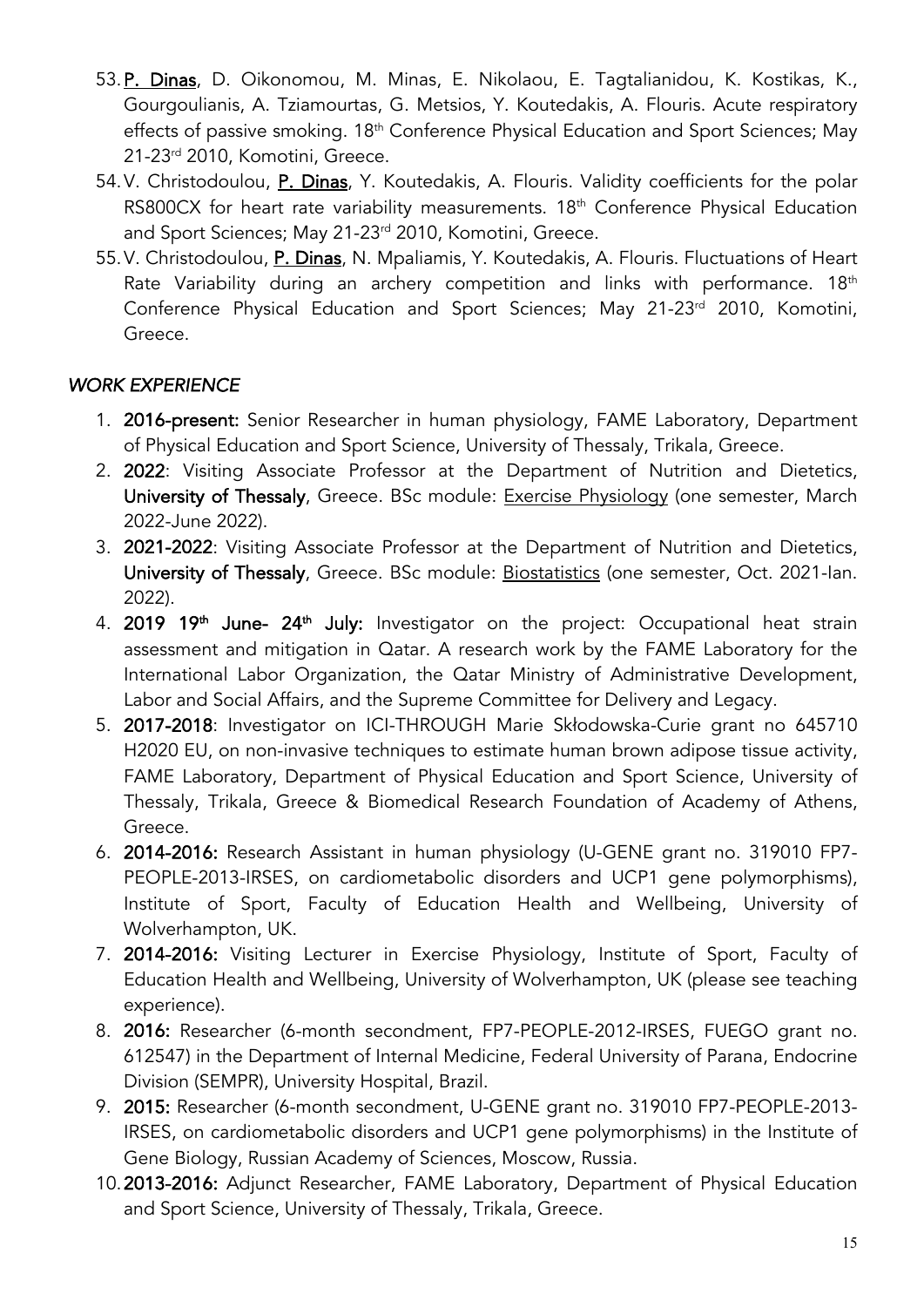- 11.2013-present: Collaborative Researcher in the Department of Exercise Science, Chatham University, Pittsburgh, USA.
- 12.2011-2013: Lab Manager and Research Assistant (Volunteer), FAME Laboratory, Department of Physical Education and Sport Science, University of Thessaly, Trikala, Greece.
- 13.2003-2004, 2007: Special Forces, Master Chief Instructor of static line Paratroopers, Greek Army.
- 14.2005: Leader of a Special Forces Greek Team in Afghanistan for the International Security Assistant Force.
- 15.2001-2003: Officer in charge in recruitment of Greek Special Forces soldiers and officer in charge of the security in the local barrack, Greek Army.
- 16.1988-2007: Manager of military equipment systems and Special Forces Officer, Greek Army.

## *TEACHING EXPERIENCE*

- 1. 2022: Visiting Associate Professor at the Department of Nutrition and Dietetics, University of Thessaly, Greece. BSc module: Exercise Physiology (one semester, March 2022-June 2022).
- 2. 2021-2022: Visiting Associate Professor at the Department of Nutrition and Dietetics, University of Thessaly, Greece. BSc module: Biostatistics (one semester, Oct. 2021-lan. 2022).
- 3. 2021: Visiting Lecturer at the Department of Physical Education and Sport Science, Dimokrition University of Thrake, Comotini, Greece. MSc "Clinical Exercise and Applications of Technology to Health" module: Statistics, Session: "Systematic review and meta-analysis. A step by step approach" (One session-June 2021).
- 4. 2021: Workshop to the Faculty of the Medical School, Pneumological clinic, University of Thessaly, Larissa, Greece. "Systematic review and meta-analysis. A step by step approach" (Three 2-hour sessions-March and April 2021).
- 5. 2021: Visiting Lecturer at the Department of Physical Education and Sport Science, Kapodistrian University of Athens, Athens, Greece. MSc "Research Methodology" module: Statistics, Session: "Systematic review and meta-analysis. A step by step approach" (One session-March 2021).
- 6. 2021: Workshop to the Faculty of the Department of Physical Education and Sport Science, Dimokrition University of Thrake, Comotini, Greece. "Systematic review and meta-analysis. A step by step approach" (30-1-2021).
- 7. 2018: Workshop to the Faculty at Chatham University, USA (12-11-2018, Pittsburgh).
- 8. 2020: Visiting Lecturer at the Department of Physical Education and Sport Sciences, University of Thessaly, Trikala, Thessaly, Greece. MSc "Exercise and Health" and "Military Fitness", module: Statistics, Session: Statistics to methods and writing to systematic review and meta-analysis (One session).
- 9. 2019: Workshop to the Faculty of the Department of Experimental Therapy, L. Hirszfeld Institute of Immunology & Experimental Therapy, Polish Academy of Sciences, (22-05- 2019, Trikala, Greece). "Systematic review and meta-analysis. A step by step approach".
- 10.2018: Workshop to the Faculty at Chatham University, USA (12-11-2018, Pittsburgh). "Systematic review and meta-analysis. A step by step approach".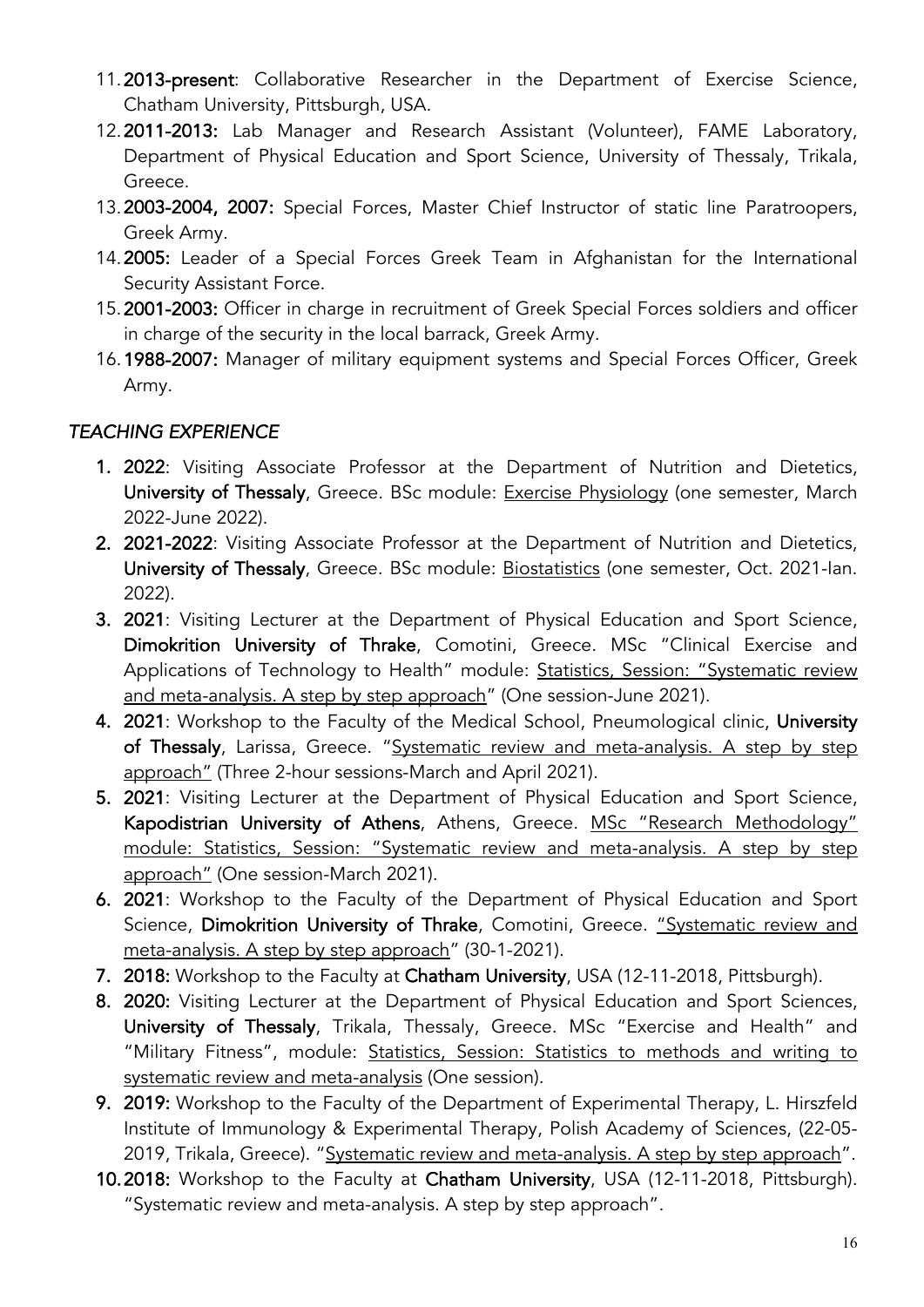- 11.2018: Visiting Lecturer at the School of Health Sciences, Chatham University, USA (two sessions). "Brown adipose tissue physiology". Venue: School of Health Sciences, Chatham University, Pittsburgh, USA. (Nov 2018).
- 12.2018: Visiting Lecturer at Space Studies Program 2018 within the International Space University. Workshop: Literature Review, July 12<sup>th</sup>, 2018, Delft University of Technology, The Netherlands.
- 13. 2017: Visiting Lecturer at the Department of Physical Education and Sport Science, University of Thessaly, Trikala, Thessaly, Greece. MSc "Exercise and Health" and "Military Fitness", module: 604 Exercise in extreme Environments, Session: Space Physiology (One session).
- 14. 2017: Visiting Lecturer at the School of Health Sciences, Chatham University, USA (five sessions). "Research methods", "Writing and presentations skills", "Exercise and depression", "Brown adipose tissue physiology", "Space physiology". Venue: School of Health Sciences, Chatham University, Pittsburgh, USA. (Nov 2017).
- 15. 2017: Workshop instructor at the Hellenic Society of Biochemistry and Physiology of Exercise annual conference (20-10-2017, Athens). "Systematic review and meta-analysis. A step by step approach".
- 16. 2016: Visiting Lecturer (two sessions) for the students of Chatham University, USA (May 2016). "Research methods" & "Writing Skills". Venue: FAME Lab, Trikala, Greece.
- 17. 2016: Visiting Lecturer at the Institute of Sport, Faculty of Education Health and Wellbeing, University of Wolverhampton, UK. Module: (4SR026-undergraduate) Physical Activity, Sedentary Behaviour, and Health. (One semester).
- 18. 2016: Visiting Lecturer at the Institute of Sport, Faculty of Education Health and Wellbeing, University of Wolverhampton, UK. Module: (4SR027-undergraduate) Research Skills for Sport and Exercise Science (One semester).
- 19. 2015-2016: Visiting Lecturer at the Institute of Sport, Faculty of Education Health and Wellbeing, University of Wolverhampton, UK. Module: (6SR002-undergraduate) Applied Sport and Exercise Physiology (One semester).
- 20. 2014-2015: Visiting Lecturer at the Institute of Sport, Faculty of Education Health and Wellbeing, University of Wolverhampton, UK. Module: (6SR004-undergraduate) Clinical Cardiopulmonary Exercise Testing (One semester).
- 21. 2013-2014: Honorary teaching staff at the Department of Physical Education and Sport Science, University of Thessaly, Trikala, Thessaly, Greece. 2013-2014. Module: (MK045undergraduate) Human Physiology (Two semesters).

## *SCIENTIFIC ADVISOR/SUPERVISOR*

- 1. 2020-present: Scientific advisor for Claire Karpodini (PhD studies), Faculty of Education Health and Wellbeing, University of Wolverhampton, UK. Thesis title: The effects of rhythm, movement and fitness training on motor and non-motor parameters in patients with Parkinson disease.
- 2. Supervisor for Kelsey Heenan, Chatham University, USA (agreement ID: ABBDC9E6- 5814-47B5-9E81-3FAEFDA19A88). Internship for the a) systematic review investigating dietary factors that stimulate changes in brown and/or white adipose tissue thermogenic activity and b) dietary analysis and management for a study investigated brown adipose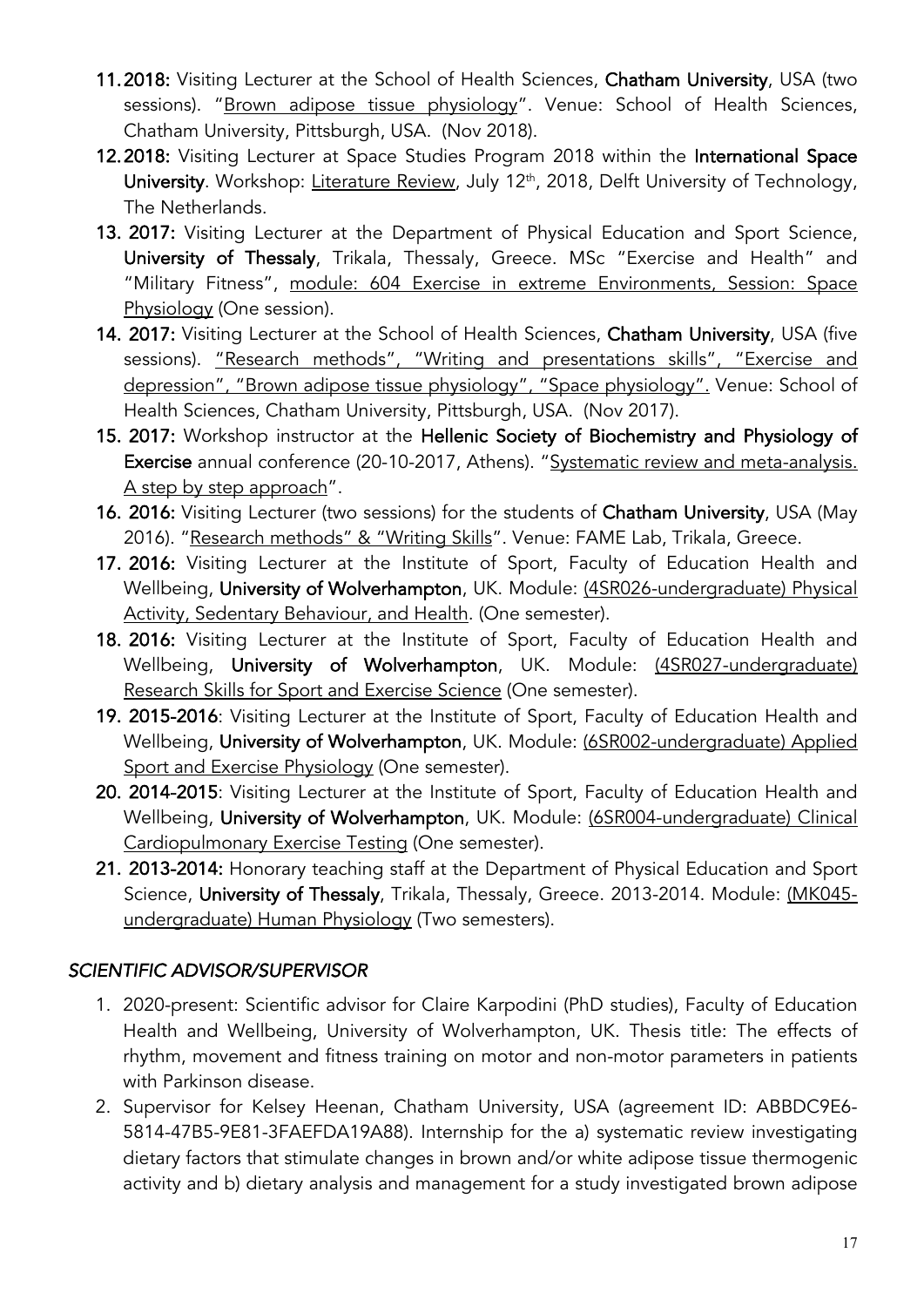tissue in humans. 27-4-2020 to 8-7-2020 in FAME Laboratory, University of Thessaly, Trikala, Greece.

3. Scientific advisor for Konstantinos Ntallas, MSc thesis in molecular and applied physiology: Exercise induced changes in heart failure patients considering VO<sub>2</sub>peak, quality of life and hospitalization: A systematic review and meta-analysis. September 2018, Medical School of Athens.

## *SKILLS*

- 1. Good clinical practice, National Institute for Health and Research, UK, 22-1-2016.
- 2. A0FAQ Level 3 Award in First Aid at Work (QCF), Ultimate Care (Midlands) Ltd., 20-5- 2015, Certification number TP495T153366C35140.
- 3. Phlebotomist. Certification number 07756534, Aurum Training Ltd., 8-11-2014
- 4. Proficient user of Microsoft packages, SPSS, Endnote
- 5. Leadership, communication, and time-management skills

## *SCIENTIFIC WORKSHOPS – COURSES*

- 1. "Risk Assessment". Workshop (22-9-2015) offered by the University of Wolverahmpton, UK
- 2. "For those who teach". Workshop (11-6-2015) offered by the University of Wolverahmpton, UK
- 3. "Keeping up to date". Workshop (26-11-2014) offered by the University of Wolverahmpton, UK
- 4. "Searching the literature". Workshop (26-11-2014) offered by the University of Wolverahmpton, UK
- 5. "Writing a Literature Review". Workshop (27-10-2014) offered by the University of Wolverahmpton, UK
- 6. "Writing in the sciences". Online course (Sep  $24<sup>th</sup>$  Nov.  $26<sup>th</sup>$ , 2012) offered by Dr. Kristin Sainani, School of Medicine, Stanford University, USA (Certification with distinction). Grade: 93.3%
- 7. "1st workshop of clinical exercise physiology and rehabilitation", 11-10-2012 offered by Sotiria Hospital, Athens, Greece.

## *THESIS/ DISSERTATIONS/PROJECTS*

- 1. PhD Dissertation, 2017: Function and activation of human adipose tissue: The role of genes in the link between physical activity and brown adipose-like phenotype, University of Wolverhampton. Director of Studies: Professor George Metsios (Clinical Exercise Physiology), Supervisory Committee: Professor Yiannis Koutedakis (Applied Physiology), Associate Professor Andreas D. Flouris (Environmental Physiology). Examiners: Professor Matthew A. Wyon (Exercise Physiology and Dance Science – University of Wolverhampton, UK), Dr Lee Hamilton (Molecular Exercise Physiology – University of Stirling, UK), Dr Leigh Breen (Exercise Physiology and Metabolism – University of Birmingham, UK).
- 2. Diploma Team Project, 2014: Space for Health. Space Studies Program 2014, International Space University, Montreal, Canada. Grade "A" (grade scale "A": ≥ 86%).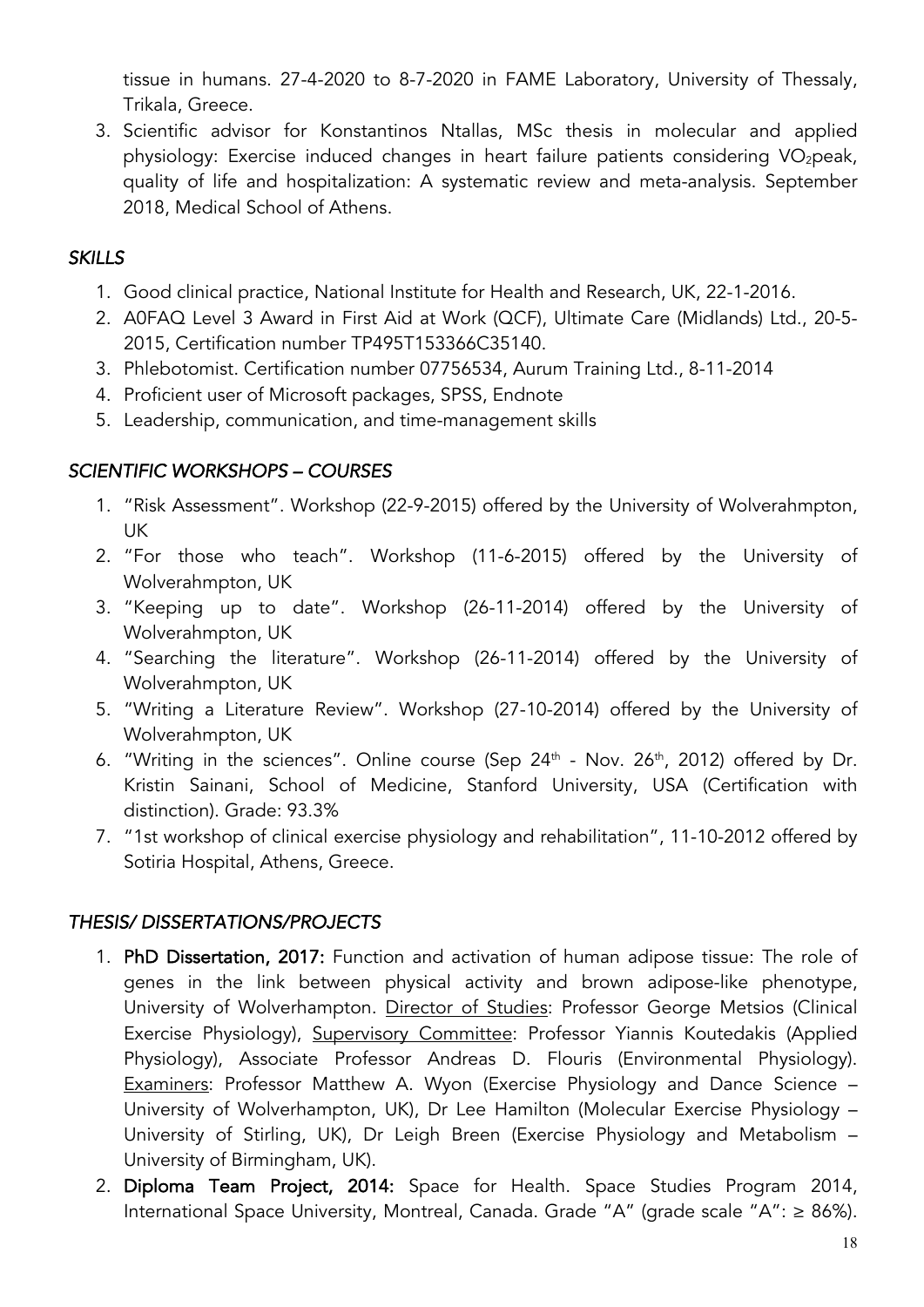Supervisor: Dr. Farhan Asrar (Space Medicine – Chair of team project "Space and Public Health")

- 3. Diploma Individual Project, 2014: Human Performance under Lunar Lighting Conditions. Space Studies Program 2014, International Space University, Montreal, Canada. Grade "A" (grade scale "A":  $\geq$  86%). Supervisor: Tricia Larose (Head of Department of Human Performance in Space)
- 4. MSc Thesis, 2012: The relationship between physical activity and brown adipose tissue in humans. School of Physical Education and Sport Sciences, University of Thessaly, Trikala, Greece. Grade: 100%, Scientific advisor: Dr. Andreas D. Flouris (Environmental Physiology). Supervisory committee: Professor Yiannis Koutedakis (Applied Physiology), Associate Professor Jamurtas Athanasios (Exercise Biochemistry), and Assistant Professor Georgoulias Panagiotis (Nuclear Medicine – Medical School, University of Thessaly).
- 5. BSc Thesis, 2010: Acute effects of passive tobacco smoking on heart rate variability. School of Physical Education and Sport Sciences, University of Thessaly, Trikala, Greece. Grade: 100%, Scientific advisor: Dr. Andreas D. Flouris (Environmental Physiology). Supervisor: Assistant Professor Jamurtas Athanasios (Exercise Biochemistry).

## *NON-ACADEMIC CERTIFICATIONS – AWARDS*

- 1. May 2006: Master of management of military equipment offered by the Officers Military Management School, Lamia, Greece. First graduated student. Grade 95.5%.
- 2. Sep. 2005: "Medal" awarded by the North Atlantic Treaty Organization (NATO) for my services in Afghanistan, Asia.
- 3. Sep. 2003: "A class medal" awarded by the Minister of Greek National Defense for my exceptional services in the Greek Army.
- 4. Dec. 2001: Honorary award offered by the Greek Climbing Club of Acharnon for my distinction in ultra-marathon races, Acharnes, Attiki, Greece.
- 5. July 2001: "B class medal" awarded by the Minister of Greek National Defense for my exceptional services in the Greek Army.
- 6. Aug. 1998: Free-fall jump certification offered by the Greek Military Paratroopers School, Aspropyrgos, Attiki, Greece.
- 7. Nov. 1996: Static line jump master certification offered by the Greek Military Paratroopers School, Aspropyrgos, Attiki, Greece.
- 8. Feb. 1996: Static line paratrooper certification offered by the Greek Military Paratroopers School, Aspropyrgos, Attiki, Greece.
- 9. Dec. 1995: Special Forces certification offered by the Greek Military Special Forces School, Rentina, Thessaloniki, Greece. First graduated student.
- 10.Sep. 1988: "Management certification" of military equipment offered by the Officers Military Management School, Lamia, Greece.

## *REFERENCES (AS PER SERIES OF ACQUAINTANCE)*

1. Associate Professor Andreas D. Flouris: Associate Professor in environmental physiology, Founder of the Functional Architecture of Mammals in their Environment Laboratory, Department of Physical Education and Sport Science, University of Thessaly,